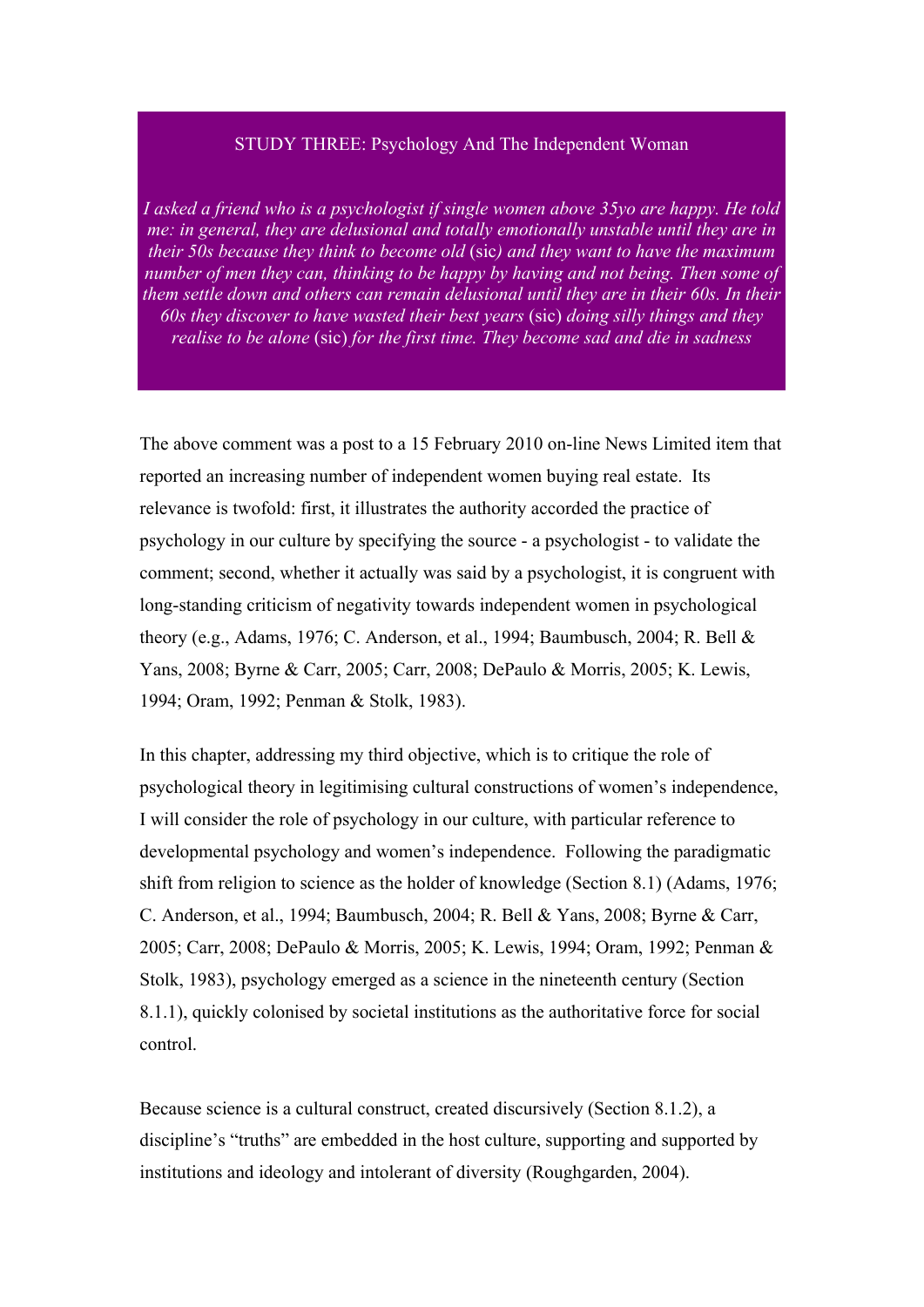Psychology's technologies of measurement support narratives of social norms against which individuals are assessed for compliance and possibly remediation. Generally unacknowledged is that psychosocial development is culture-specific (Section 8.1.3), with behaviours observed in most people in a population becoming moral-laden expectations of all people of that culture. Developmental psychology plays a fundamental role in validating normative policies and institutional practices supportive of dominant social institutions.

As discussed in Chapter 4, women in the nineteenth century were defined by their maternal potential, previously determined by the church and confirmed by the new science, the corollary of which was the pathologising of independent women (Section 8.1.4 and 8.1.5). Discussion in Section 8.1.6 is of major development theories as they relate to independent women, finding greater nuance in those commonly used to marginalise non-conformance than might be expected and others that were developed to encapsulate women's experience.

In this study, two editions, a decade apart, of two developmental psychology textbooks were examined as a mechanism for critiquing the role of psychology in the discursive construction of independent women (Section 8.2). The years the textbooks were published corresponded with those of the newspapers analysed in Chapter 6 to compare public and academic discourse (Section 8.3); three were available on the shelves of my university's library, indicating their currency for psychology students (Section 8.3.1). The process of data collection and analysis is described in Section 8.3.2. I had decided to use the method of discourse analysis from Chapter 7, albeit without any predetermination of major interest areas, and found four interpretative repertoires in the data, reported in Sections 8.4.1, 8.4.2, 8.4.3, and 8.4.4.

The findings are discussed in Section 8.5 where the limited theoretical underpinning of content about independence in the textbooks is noted, including omission of theory specific to adult women's development and that of independent women. Comparisons are made with the findings of Chapter 6 (Section 8.5.1) and Chapter 7 (Section 8.5.2) before I consider evidence for transition in the academic discourse of the textbooks (Section 8.5.3). I conclude by reflecting on the missing theory about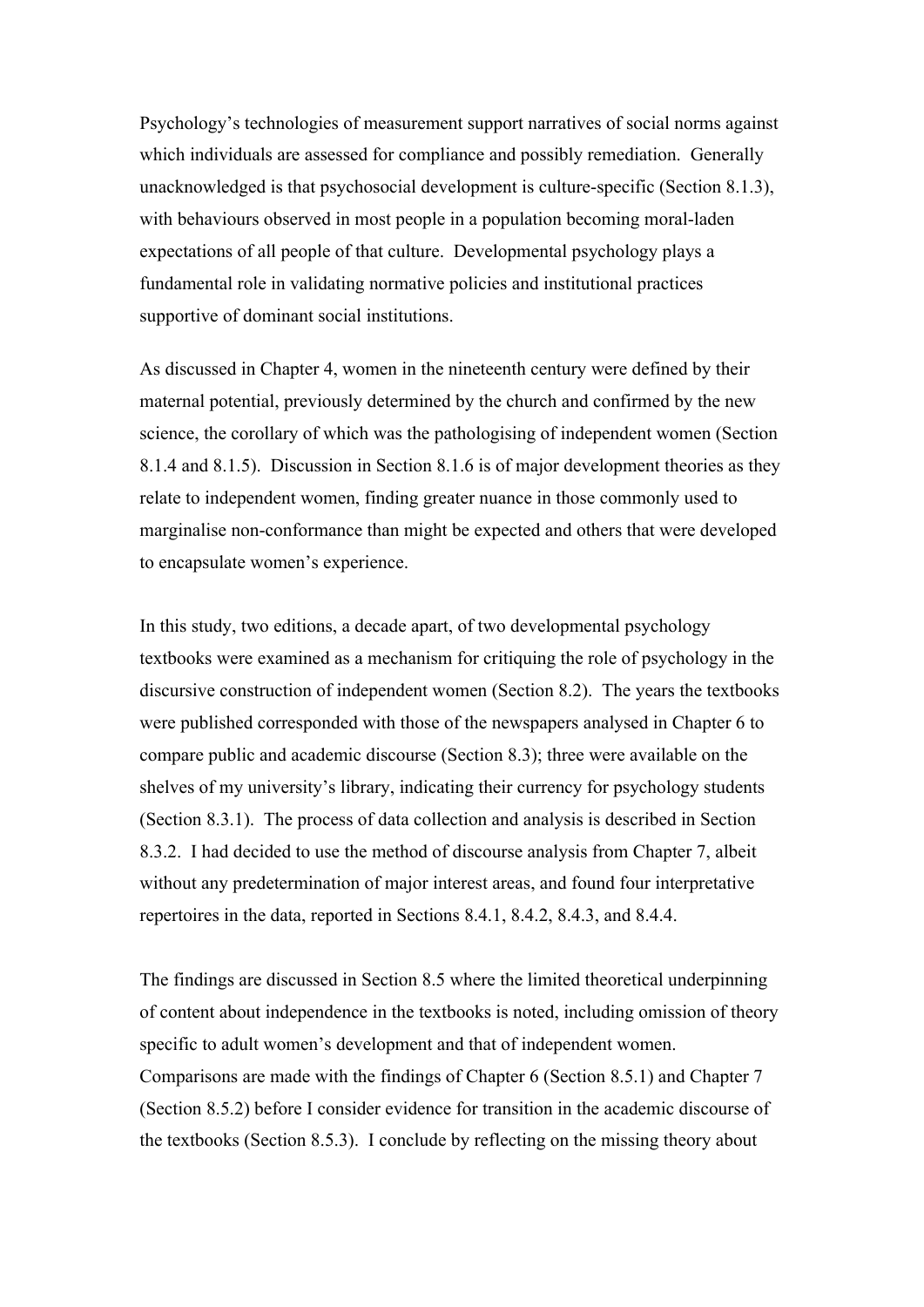women's independence in introductory textbooks, which may be the only exposure to adult development theory for many future practitioners.

### **8.1 Background**

From the Enlightenment, the role of religion in regulating society waned as science moved truth from faith to fact. Science transcended the church as the holder of knowledge, ostensibly free of moral, political and social values (Riger, 1992), albeit with a new form of "fathertongue" (Smith, 1990) that continued to subjectify populations into familiar positions. For example, women's function as breeders and carers physiologically and psychologically unsuited for public life was legitimised (Morrow, 2000), predominantly by medical science (Harrison, 1995) that inflicted treatments that now might be regarded as punishment for women who failed to embrace their assigned roles (Ehrenreich  $&$  English, 1978). As with religion, science assumed power over our everyday lives through its technologies (Walsh, 1988), discounting our experiential knowledge (L. Phillips & Jørgenen, 2002) by becoming the holder of truths, the new religion and justifier (Sampson, 1977).

**8.1.1 Psychology's normative function**. The conditions to be satisfied for professional validation are (i) the development of a technical basis; (ii) the creation of an exclusive jurisdiction; (iii) the establishment of training standards relating to (i) and (ii); and (iv) achieving public trust (Wilensky (1964) in De Paolis, 1990).

From its separation from philosophy and emergence as an autonomous discipline in the nineteenth century, psychology's evolution has honoured these requirements. Using and legitimising technologies such as statistics, experimentation, and professional discourse protocols, psychology captured the human mind and behaviour as its *raison d'être*. Students attracted to this new discourse of humanity increasingly were and are prepared for practice through extensive gradationed educational programs, affording graduates expertise in human affairs that transcends knowledge gained by lay experience. Perhaps the most successful achievement has been the authority, if not always trust, psychology has assumed in Western culture.

With its focus on measurement and norms of human behaviour, labelling difference deviant or pathological, psychology became a fundamental force of social regulation (Alldred, 1996; Arribas-Ayllon & Walkerdine, 2008; Foucault, 1980; Harris, 1997;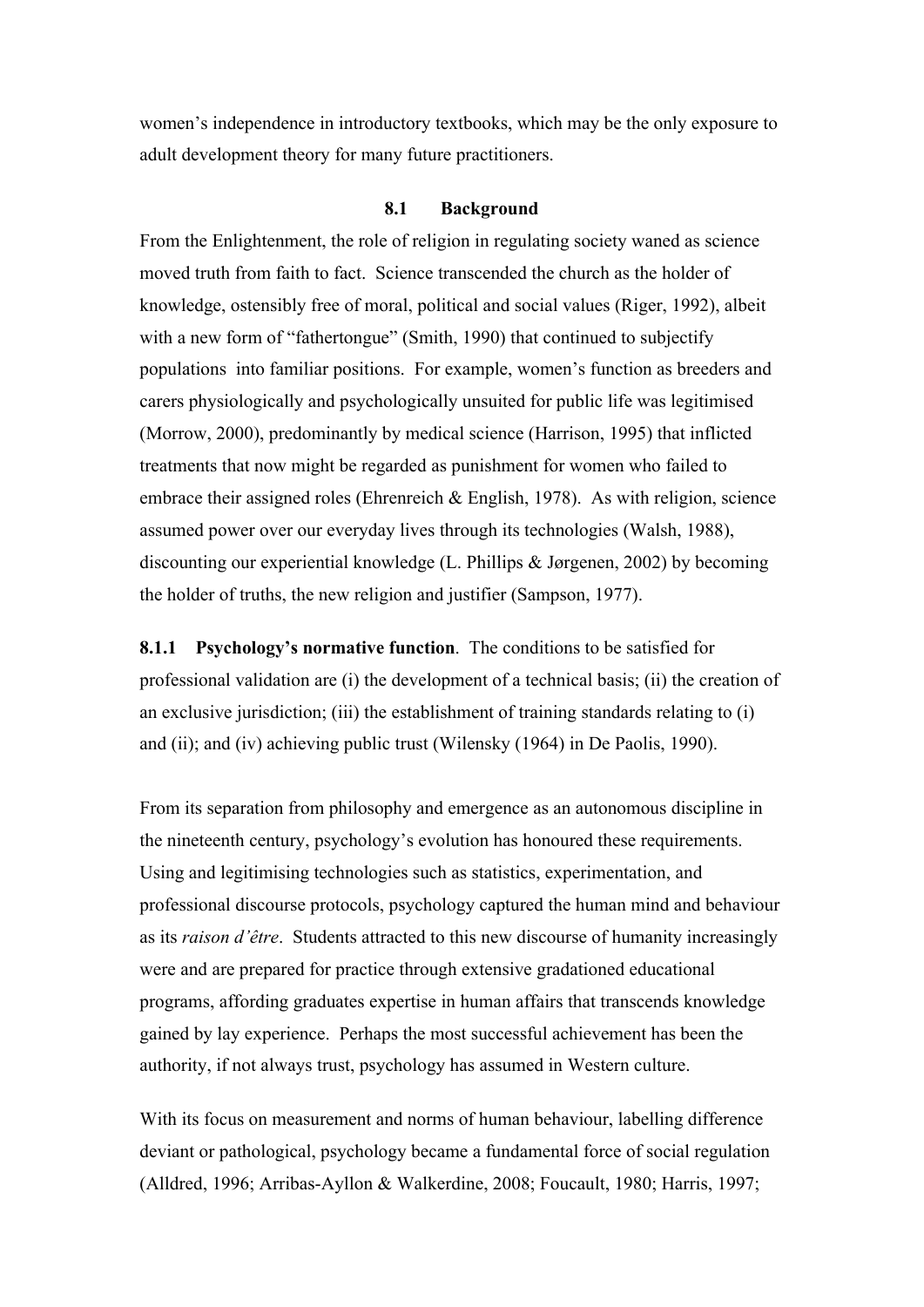Osterkamp, 1999; Parker, 1992, 2002; Prilleltensky, 1994; Prilleltensky & Nelson, 2002; Rose, 1996; Venn, 1984). The normative function of the *psy* disciplines (e.g., psychology, psychiatry) proved useful to social institutions such as education, penal systems, the marketplace, organisational management and practice, social relationships, the law, the defence forces, and so on. As Rose (1996) notes, *psy* has been generous with its vocabularies, explanations, judgements and truths, allowing their use by other professional groups so that 'personhood' is now only visible through *psy* lens. From infancy through education, training and employment to seniority, contact with health and welfare systems, and the consumption of consumer goods and services, we are subject to surveillance and monitoring made possible by psychology's scientificity.

With common sense perspectives of social structure reinforced by scientific authority, ideologically dominant values and behaviours are rendered normative through "a complex network of agents, sites, practices and techniques for the production, dissemination, legitimation, and utilization of psychological truths" (Rose, 1996, p. 60). Further, "over the course of the twentieth century, psychological norms, values, images, and techniques have increasingly come to shape the ways in which various social authorities think of persons, their vices and virtues, their states of health and illness, their normalities and pathologies... the strategies, programs, techniques and devices, and reflections on the administration of conduct… term(ed)… governmentality or simply government have become psychologised" (Rose, 1996, pp. 61, 62). This should not be thought a conspiracy between the discipline and the state (Arribas-Ayllon & Walkerdine, 2008), rather as unchallenged appropriation of psychology's "expert knowledge" by regulating social institutions (Alldred, 1996).

**8.1.2 Discursive construction**. The emergence of modern scientific disciplines might be thought of as discursive formations, the product of a merging set of relations (Foucault, 1969). In the case of psychology, its subjects, technologies, methods and theories are cultural constructions (Harris, 1997) concerned more with moral and mental phenomena than with nature (Rose, 1996; Shotter, 1993; Venn, 1984).

In Foucault's theorising, there are four thresholds to be crossed during scientific discourse formation: that of positivity (when a discursive practice, or a system of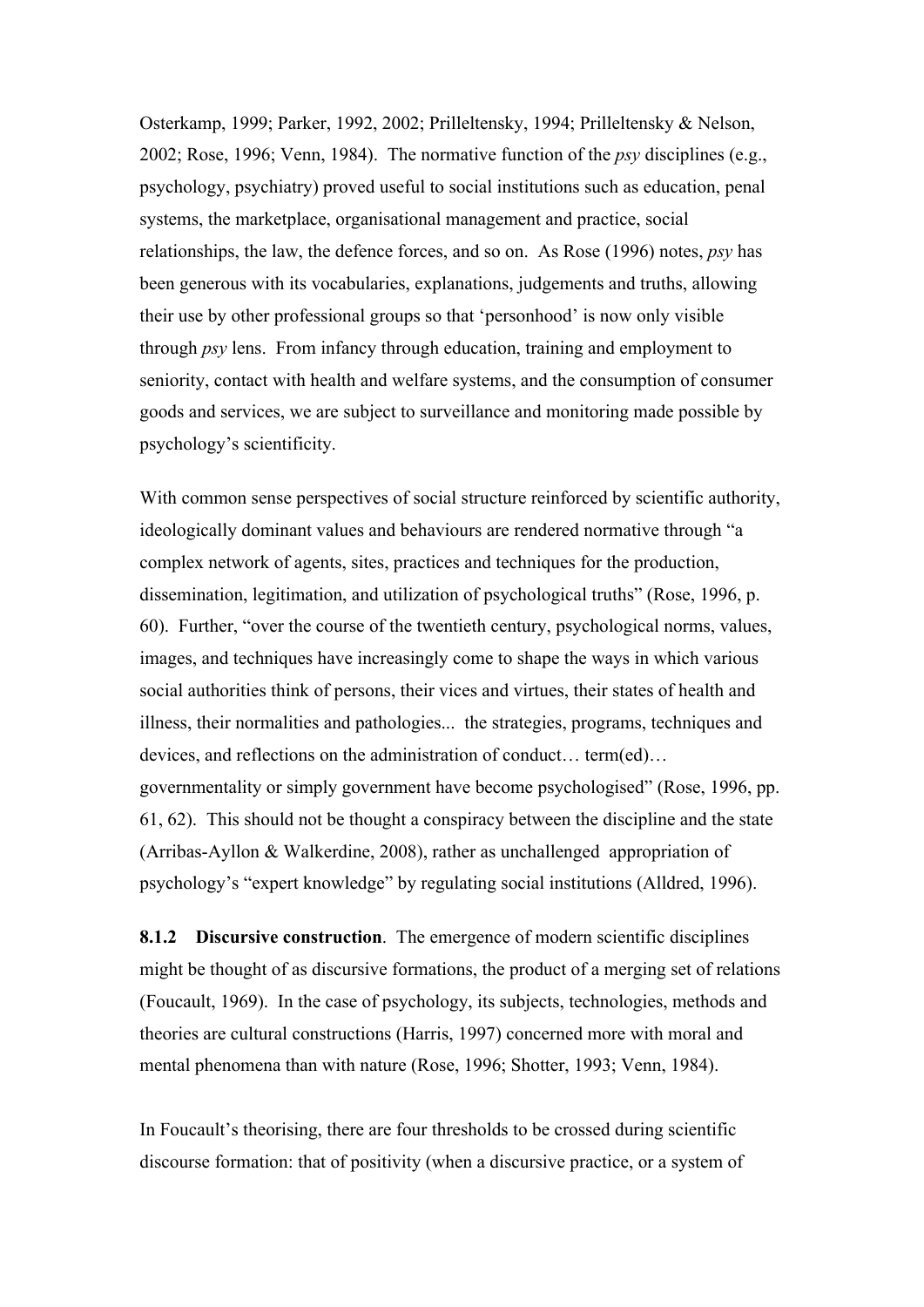statements achieves autonomy), epistemologisation (essentially, the colonisation of strategies for knowledge validation), scientificity (compliance with methodological convention) and formalisation (the formative elements that can be defined and practiced) (Foucault, 1969). A discipline's discourse constructs its truths within the general regime/polity of truth/ideology that structures a society's institutions and power relations (Foucault, 1980).

It follows from this that psychology's objects are discursively constructed (Venn, 1984) through "truth techniques" (Rose, 1996) originally designed to establish the new discipline's scientificity. In psychology's drive to normativity, human behaviour is simplified for ease of explanation and modification although the methodological procedures employed to create norms are, in fact, creating objects of knowledge that are statistical artifact rather than reality (Harris, 1997), an iconic perpetuation of a social model (Burman, 1990) that remains unquestioned (Venn, 1984).

With psychology's theory and practice discursively constituted by and formative of cultural practice, and its narratives readily adopted in the public sphere (Goldberg, 1996), its influence for social conformity is by and large unquestioned (Prilleltensky, 1994). Discourse so embedded in social structure works to support (and is supported by) institutions and ideology (Parker, 1999), and to reproduce power relations, rendering deviations from a 'norm' individualistic, exclusionary and pathological (Goldberg, 1996; Parker, 2002).

Psychology's technical bases of normative measurement were developed and applied in a framework of objective value-neutrality and control (Morrow, 2000) that took human behaviour from the street to the laboratory in its claim to scientificity. Yet psychology's institutional alliances meant its constitutive discourses were embedded in the complex of dominant discourse that structures society (Henriques, et al., 1984). That is to say, the practice of psychology reflects the values and interests of its culture – "there is, quite simply, no such thing as a value-neutral, culture free psychology" (Christopher & Hickinbottom, 2008, p. 565). Its purported objectivity gives authority to psychology's place in maintaining the ideological status quo (Prilleltensky & Nelson, 2002) with implications for our common sense understandings of social relations, our internationalisation of "truth", and how we relate to it (Alldred, 1996).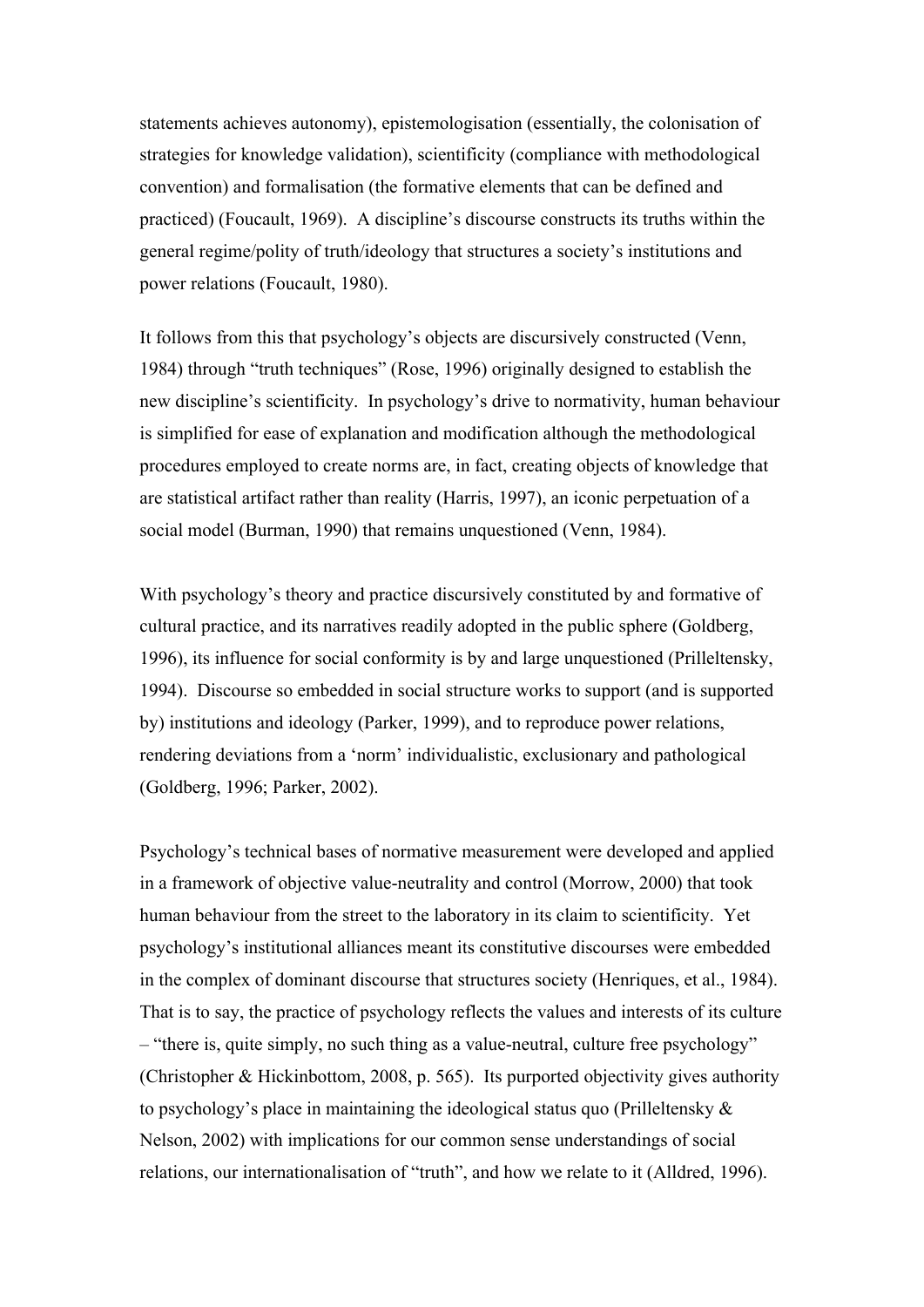**8.1.3 Developmental psychology**. From the most recent editions of the two textbooks selected for analysis below, the psychology of human development is the scientific study of systematic and continuous age-related changes in physical, cognitive and psychosocial development from womb to tomb (Boyd & Bee, 2009; Sigelman & Rider, 2009). That is, it is the construction of sequential, age-related norms to be achieved as children mature and, latterly, for adult functioning. The norms are constructed through observation of what is generally the case so that, for example, individual children's proficiency with speech or fine motor control may be measured against what are the known capabilities of most of their age cohort. From this, the child's development may be labelled normal, early or late. If the achievement of a skill is significantly later than the norm, the child may become subject to interventions to ameliorate, or compensate for, developmental difference.

A problem with the construction of norms from observation of what most people do is that what *is* or *has been* becomes normalised to *ought to*, so that performance of what most people do, other than achieving physiological and physical milestones, is determined by moral judgement about what they *should* be doing (Alldred, 1996; Boyd & Kohlberg, 1973; Crysdale, 1987; Sugarman, 2001). The subjectivity of *ought* is elaborated thus "a moral ought never emerges until one adds a little bit of his (*sic*) self, until one commits himself (*sic*) to an act or state of affairs and is willing to support it publicly" (Boyd & Kohlberg, 1973, p. 370). Once beyond the measurement of childhood development such as learning to walk, hand-eye coordination, speech development, or pencil grip, human development enters the realm of individuals being measured against dominant 'common sense' social values and norms (the *oughts*), with interventions devised to bring nonconformers closer to "the achievement of that set of characteristics that the culture values" described as the endpoint of developmental psychology (Bronfenbrenner, Kessel, Kessen, & Sheldon, 1986, p. 1223). Formal educational practices produce a model of normative child development (Walkerdine, 1984) unknown in cultures that value other routes to adulthood or in Western cultures of earlier times. In our society, children's progression through the educational system is closely monitored through measurement against value-laden norms that have a significant impact on life outcomes. Their subjectification through judgements about their compliance with or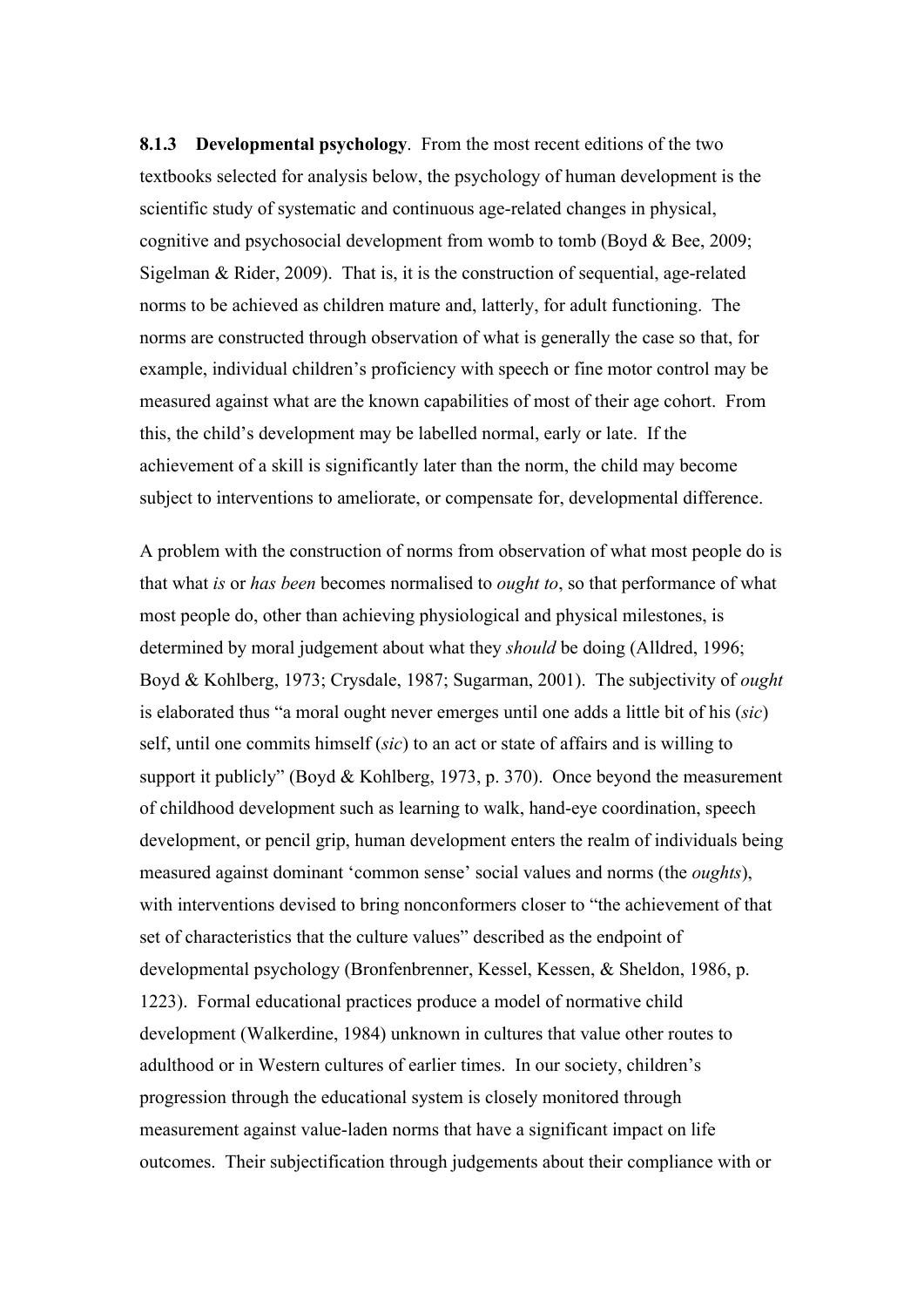deviance from culturally-constructed developmental norms not only affects individual children but also reinforces and validates the values of dominant ideology.

Developmental psychology is highly influential at both political and personal levels, informing and reinforcing, as it does, normative policies and institutional practices that produce the citizenry most adaptive for perpetuation of power relations that support prevailing institutions (Alldred, 1996). Adherence to social expectations of age-specific behaviours, learned through observation of and comparison with peer behaviour, is rewarded by indices of social achievement; conversely, nonconformity is pathologised because of the risk it presents to social stability (Helson, Mitchell,  $\&$ Moane, 1984; Rook, Catalano, & Dooley, 1989). The lifespan perspective normalises age-specific behaviours and expectations, although these are contingent on sociopolitical circumstances and vary by generational cohort, with potential to constrain individual potential (Neugarten, 1979; Riley, 1978). Other approaches to human development argue for contextualisation that understands that life-long continuous, interdependent influences of both biology and sociocultural contexts on development are integral to theory (e.g., Baltes, Reuter-Lorenz, & Rösler, 2006; Li, 2007).

**8.1.4 The independent woman**. Given psychology's emergence in a milieu of nineteenth century Darwinian determinism, burgeoning industrialisation and male privilege, it is unsurprising that its views on women, in particular independent women, were limited. Matrimony and maternity were scientifically confirmed as women's natural destiny with concomitant pathologising of independent women in psychological discourse (Oram, 1992). Despite resistance to this position from mainly female activists of the nineteenth and early twentieth centuries, including from among the few in the sciences, psychology's continued reinforcing of independent women's compromised status has been criticised for applying labels of deficiency or deviance to women living without a romantic partner or being childless (e.g., Adams, 1976; Byrne, 2008; Carr, 2008; DePaulo & Morris, 2005; K. Lewis, 1994; Stein, 1976), with calls to recognise a bias (R. Bell & Yans, 2008) through research of relevance to single women (K. Lewis & Moon, 1997). Similar calls have been made by psychotherapists who recognise the source of their clients' distress is significantly related to social discourse rather than exclusively to personal inadequacy (e.g.,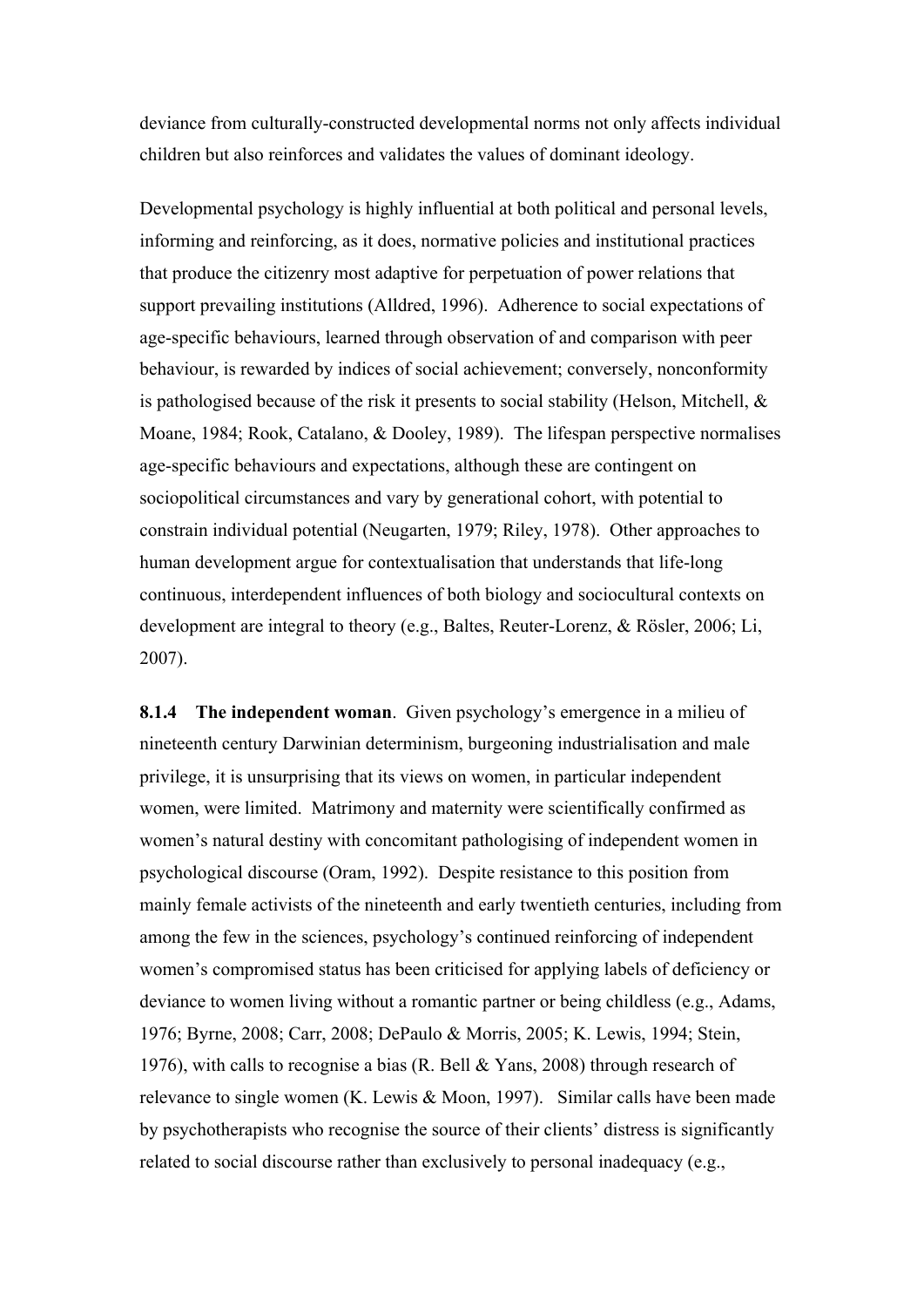Amador & Kiersky, 1998; C. Anderson, et al., 1994; Eichenbaum & Orbach, 1987; M. Hill & Ballou, 1998; Schwartzberg, et al., 1995; M. Taylor, 1990; J Ussher, 1990).

Earlier papers identifying bias against women *per se* spoke about ideologicallyshaped technologies, including exclusion of social environments from research design whose goals and results assumed gender norms, that perpetuated cultural perceptions about appropriate roles and behaviour (Sherif, 1979; Weisstein, 1968). More recently, Bella DePaulo traced references to original sources, widely cited to support single women's deficiency, and found qualification and nuance that are missing from what has become 'truth' that privileges coupledom (DePaulo, 2007; DePaulo & Morris, 2005).

**8.1.5 Women's development**. Practices developed to normalise and simplify understanding of human behaviour, by definition, do not illuminate that which is deemed deviant. Instead, non-conforming populations are represented as socially deficient, potentially amenable to rehabilitation, or are missing completely from the record. This is demonstrably so for the independent woman although an emerging field of singles studies (R. Bell  $&$  Yans, 2008) may herald a transition to greater interest by psychology as a discipline in the experiences of this significant section of the population.

Models of women's development have reinforced era-specific gendered role expectations, pathologising and marginalising those who do not conform (Alldred, 1996) and even those who do. For example, in the early part of the twentieth century, psychoanalytic theory considered feminine development, although more advanced prepubertally than the masculine, ceased before women reached age 30, exhausted by the difficulties associated with coming to terms with their lack of a penis (Freud, 1973). Freudian theory was grounded in sexual and gender development and predicated on inequality that privileged masculinity, so being a case study of how gender norms are reproduced - and how they might be resisted (Chodorow, 1989). Psychoanalytic theory acknowledged that cultural influences, internalised for perpetuation by the moralistic superego, limited women's choices and aspirations but Freud was candid about the science of the day having little to say about the construction of femininity beyond sexual function, conceding "we do not overlook the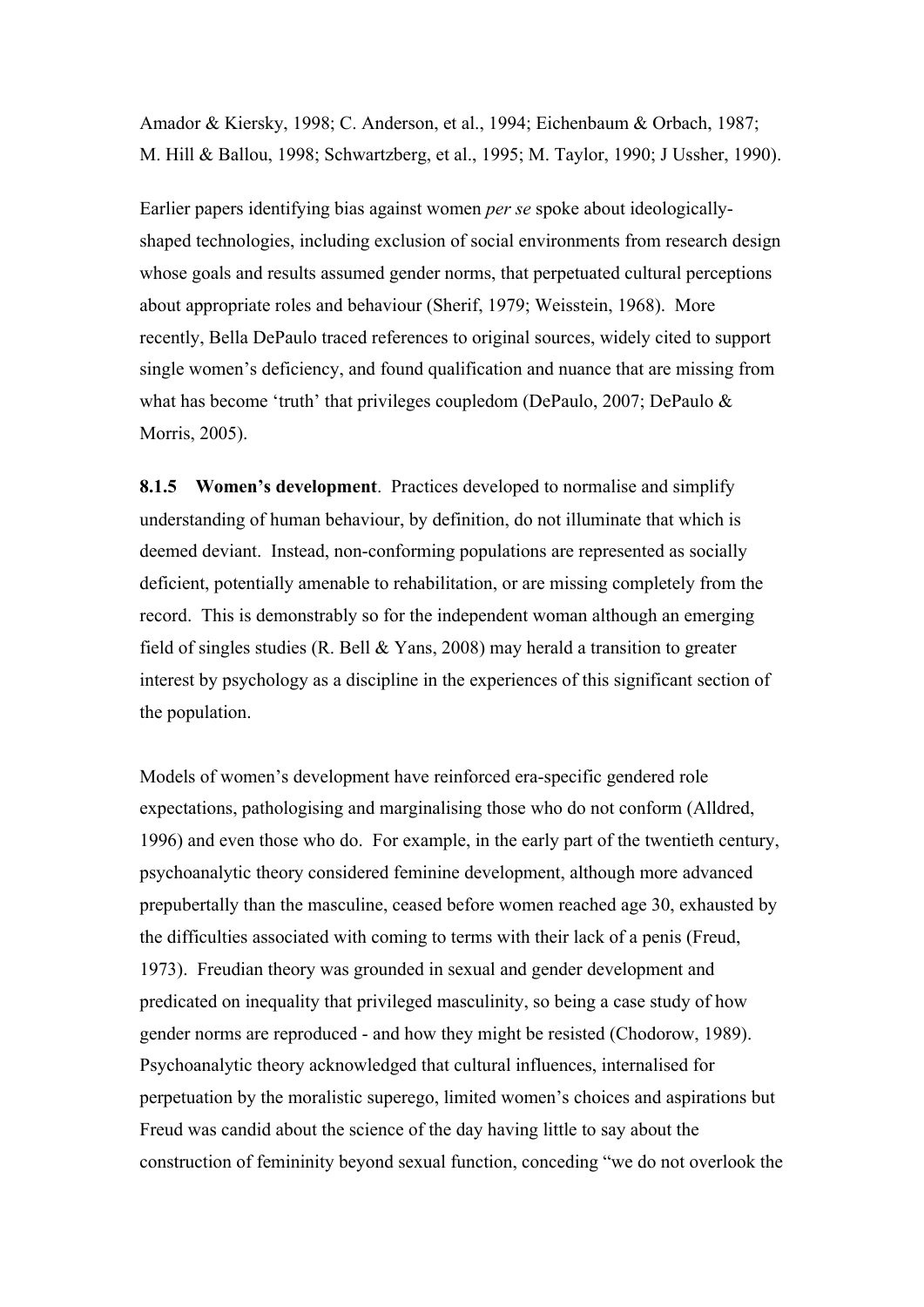fact that an individual woman may be a human being in other respects as well" (Freud, 1973, p. 169).

Developmental psychology has been criticised for taking the baton from earlier religio-political prescription by ratifying marriage and maternity as necessary for women's healthy progression through life (Amador & Kiersky, 1998; C. Anderson, et al., 1994; Barnett & Hyde, 2001; Baumbusch, 2004; Burman, 1996; Byrne, 2003; Carr, 2008; K. Lewis & Moon, 1997; Penman & Stolk, 1983; Riley, 1978; M. Taylor, 1990). The criticism is perhaps unfair to the many theorists whose work supports a wide range of developmental options that do not enter the cultural domain in the same way as have those that describe majority experience (e.g., Sheehy, 1976). Much of the criticism has come from therapists whose personal experience and that of their clients is quite different to that posited by popular culture and dominant theory. A major component of their work with independent women is to challenge the social lifespan script that is causing their clients' distress, through in/voluntary noncompliance, then reframe perceived problems within an alternative narrative (Amador & Kiersky, 1998; C. Anderson, et al., 1994; Eichenbaum & Orbach, 1987; M. Hill & Ballou, 1998; K. Lewis & Moon, 1997; Parent & Moradi, 2010; Schwartzberg, et al., 1995). The influence of lifespan psychology's script is such that some women sought therapy to deal with perceived abnormality *because* they prefer independence, or because they experienced post-interdependence grief at the adjustments they had made, with associated loss of self, to sustain their relationship (C. Anderson, et al., 1994). Other women sought professional support to better locate and strengthen themselves in their chosen independence (Byrne, 2003).

## **8.1.6 Major theories.**

*8.1.6.1 Stage theories*. Two of the most influential models, regularly cited to promote marriage and maternity as indices of women's psychosocial wellbeing, do not seem so prescriptive at their source. Erik Erikson's theory of identity developmental has been accused, with Freud's, of demonstrating always-single women's arrested development (Penman & Stolk, 1983) although, as noted above, Freud did not limit this to only single women. In Erikson's formulation, a woman's identity is made complete by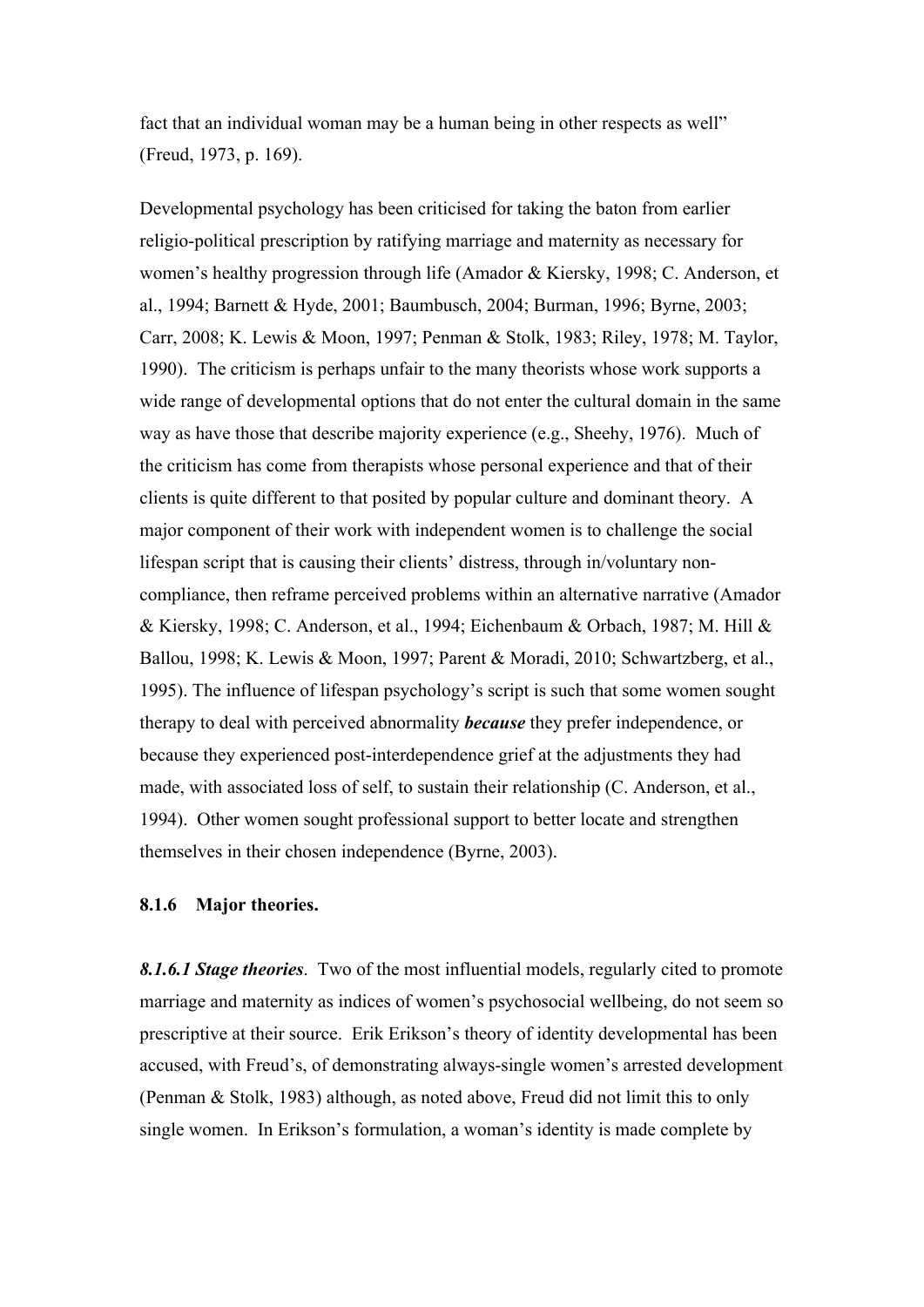absorption of the traits of her husband and children necessary to best fulfil her nurturing destiny (Erikson, 1968, in Barnett & Hyde, 2001).

This proposition was not repeated in his later work on identity and the life cycle, written in the masculine that did not differentiate genders so rendering the feminine invisible, that described eight sequential dichotomous crises to be resolved, three of these in adulthood: Intimacy vs Isolation; Generativity vs Stagnation; and Integrity vs Despair (Erikson, 1980). Clearly, these three crises relate to life stages of partnering, parenting and probity. But, for Erikson, intimacy was more than just the sexual, it also included "friendship, combat, leadership, love and inspiration" (Erikson, 1980, p. 101), achieved through trusting self-revelation to others.

Generativity related to production and creativity as well as procreation. Its function was producing the next generation, a task not exclusive to biological parenthood, and included other forms of altruism and vocational and artistic endeavour. The final crisis, corresponding with the advent of old age, is that of Integrity vs Despair. Integrity might be understood as having a sense of acceptance, coherence and wholeness about one's life and community, and a love for the irreplaceable few who have been there when needed or wanted. The antithesis of this is a condition of despair stemming from lost opportunities and lack of time to redress that loss. Erikson was very clear about situating identity development in biology, biography, history, and social and economic conditions (Erikson, 1978, 1980), and that it is a lifelong process. He also cautioned against interpreting the 'positive' crisis resolutions of his developmental framework as a series of ideal achievements "for which the proper prescription should and must be found" (Erikson, 1978, p. 23), explaining that his formulation encompassed all developmental potential albeit with the "dystonic aspect of each stage remain(ing) related to the potential for a major class of disorders" (Erikson, 1978, p.22). While assuming that most people will form romantic relationships, Erikson did not pathologise those who do not.

Following publication of *The seasons of a man's life* (Levinson, Darrow, Klein, Levinson, & McKee, 1978), cognisant of gendered life experience that he termed gender-splitting, Daniel Levinson wrote *The seasons of a woman's life* (Levinson, 1996) that, to some degree, compared and contrasted women's and men's lives but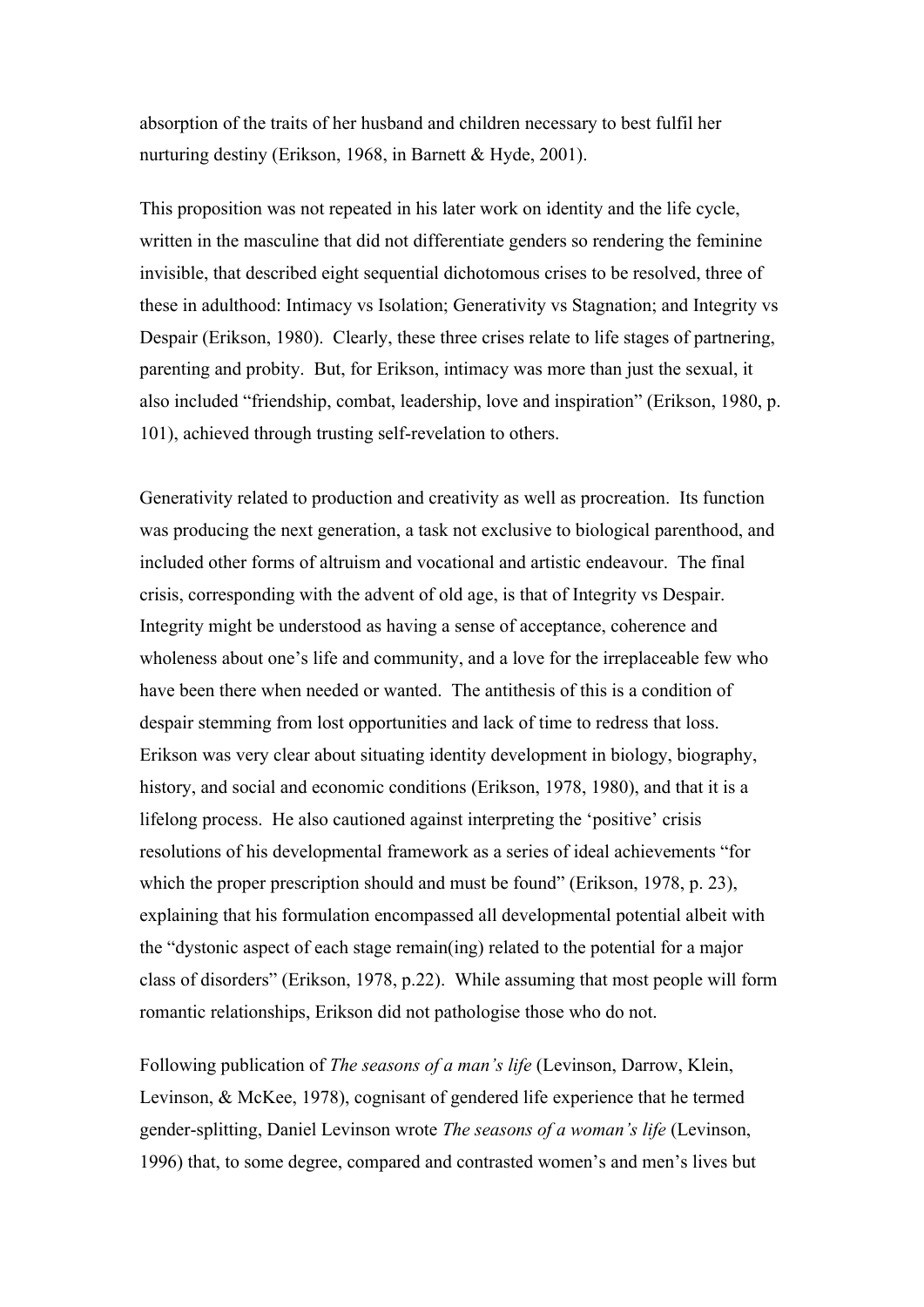which found the same pattern and sequence of "seasons" held for both. Adult development was conceptualised as having three age-linked eras: early adulthood (22- 40 years of age), middle adulthood (45-60 years) and late adulthood (65 years onwards) linked and overlapped by transitional periods and containing entry and culminating phases within each era.

As with Erikson's theory of identity development, Levinson's model described developmental crises although these did not stimulate progression through the eras but occurred when there is obstruction to completing the tasks of an era and/or transition that threatens continued evolution of the life structure. For women, a fundamental life task is striving for balance between two internal figures. These are the Traditional Homemaker Figure and the Anti-Traditional Figure, corresponding to drives for domestic and occupational satisfaction, respectively. The lives and decision-making of Levinson's two contrasting cohorts - Homemakers and Career/Academic Women on which he based his theory of women's development were analysed in terms of how a balance is sought, within and across eras, between these dichotomous roles. The development of life structures and the self were quite distinct in Levinson's framework. For example, the structure giving prominence to a domestic life was thought to be an obstacle to the development of the self, which needs engagement with the public sphere to thrive. A major crisis for women whose priority had been their paid employment was coming to terms with the probability that balancing this with their other life structure aspirations of marriage and maternity would not happen, and what this might mean for personal growth.

As with Erikson, Levinson situates the life of each generation in its historical context so that, while the women quoted in *The seasons of a woman's life* might reflect attitudes and the ethos of the early 1980s when he gathered his data, the theoretical framework itself might apply to any point in time. As in current times, singleness attracted some negativity; for example, some members of the Homemaking cohort chose to stay in unsatisfactory and even violent relationships because they were "terrified" (Levinson, 1996, p. 184) of being alone. The always-single women, at midlife, reported continued hopes and active pursuit of romantic commitment. One woman spoke of earlier fears of being a single successful career woman, characterised as having a high-achieving public persona but "who goes home and cries at night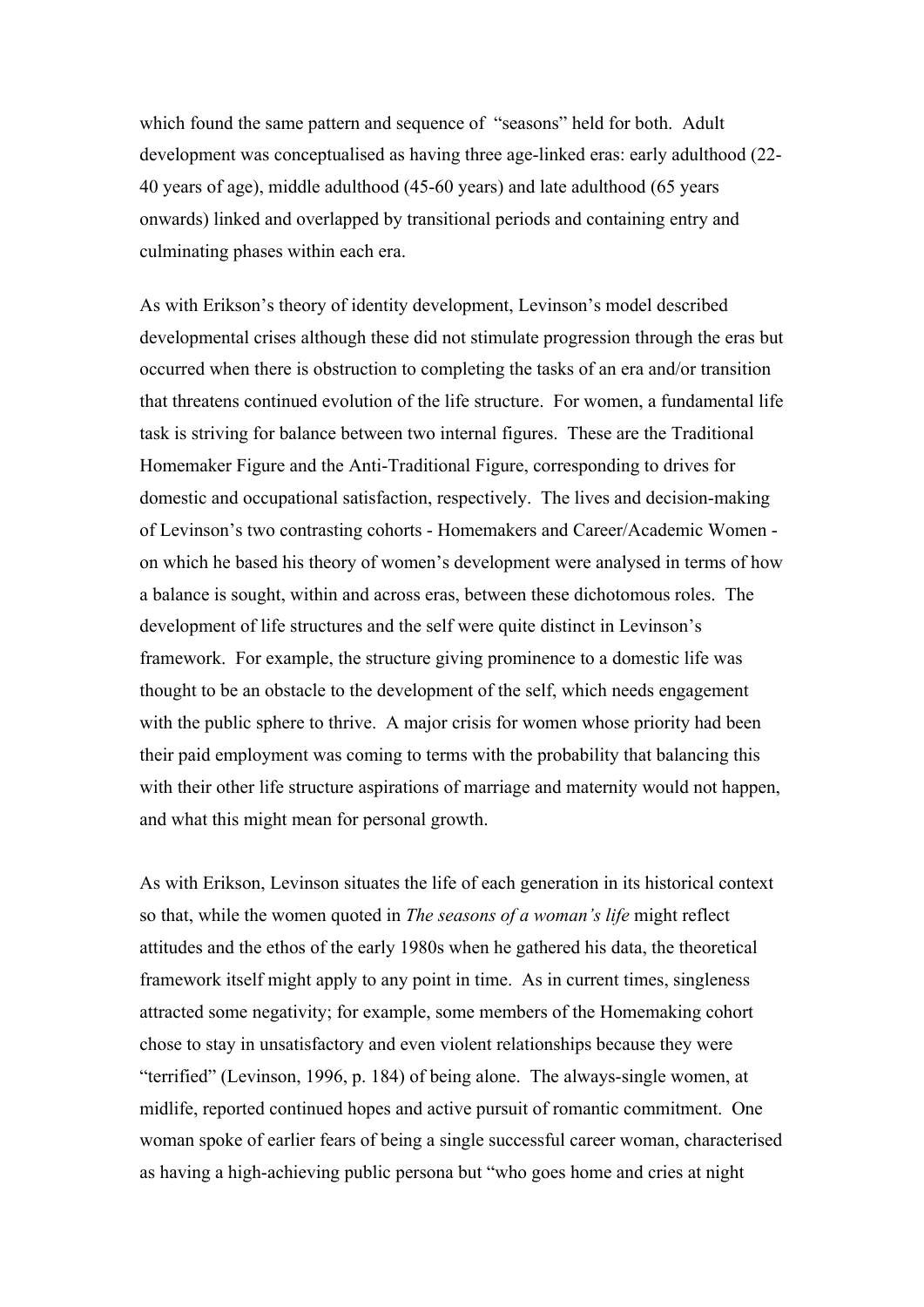because she has no friends and no family, nothing, the bitter pinnacle of success" (Levinson, 1996, p. 54), an image described, by Levinson, as oppressive. Singleness was also portrayed as a goal for some women, such as when the Homemaking woman moves beyond that phase to focus more on her own needs and aspirations. Levinson believed that, at this stage, widow fantasies about building an independent life with Self at the centre are not uncommon in wives.

While marriage was assumed by both Erikson and Levinson to be common to the life structure of most people, their theories carried no developmental imperative to do so. Separation and divorce, for Levinson, exemplified self-development rather than failure, as did adjustments to life structures for the always-single who had expected to marry. The developmental crises and their resolutions encompass both independence and interdependence. In this theoretical framework, all women address issues of intimacy, generativity and integrity, with individual identity developing in directions influenced by familial, social, historical, economic and other significant environments.

*8.1.6.2 Attachment theory.* Originally developed from observations of the distress exhibited by children separated from their parent(s) during and after WWII, Attachment theory is to do with the affectional bonds of pair proximity that provide security for an individual's interaction with the world (Bowlby, 1979). The protective and supportive qualities of attachment may have an evolutionary biological function for species survival by nurturing children to reproductive age, this task shared by caring biological parents committed to each other (Belsky, 1999; Bowlby, 1979; Simpson, 1999). Successful attachment is demonstrated by a child's increasing ability to leave the security of maternal proximity on the road to self-reliance, unsuccessful attachment is linked to maternal behaviour such as insensitivity to her child's needs that induces insecurity with lifelong implications (Ainsworth, 1991; Bowlby, 1979).

The three attachment characteristics of proximity seeking, a secure base, and separation protest are thought to influence behaviour across the lifespan (Ainsworth, 1991; Bowlby, 1979; Hazan & Shaver, 1994) and have been applied to adult domestic interdependence with deviation from the marriage/maternity norm attributed to poor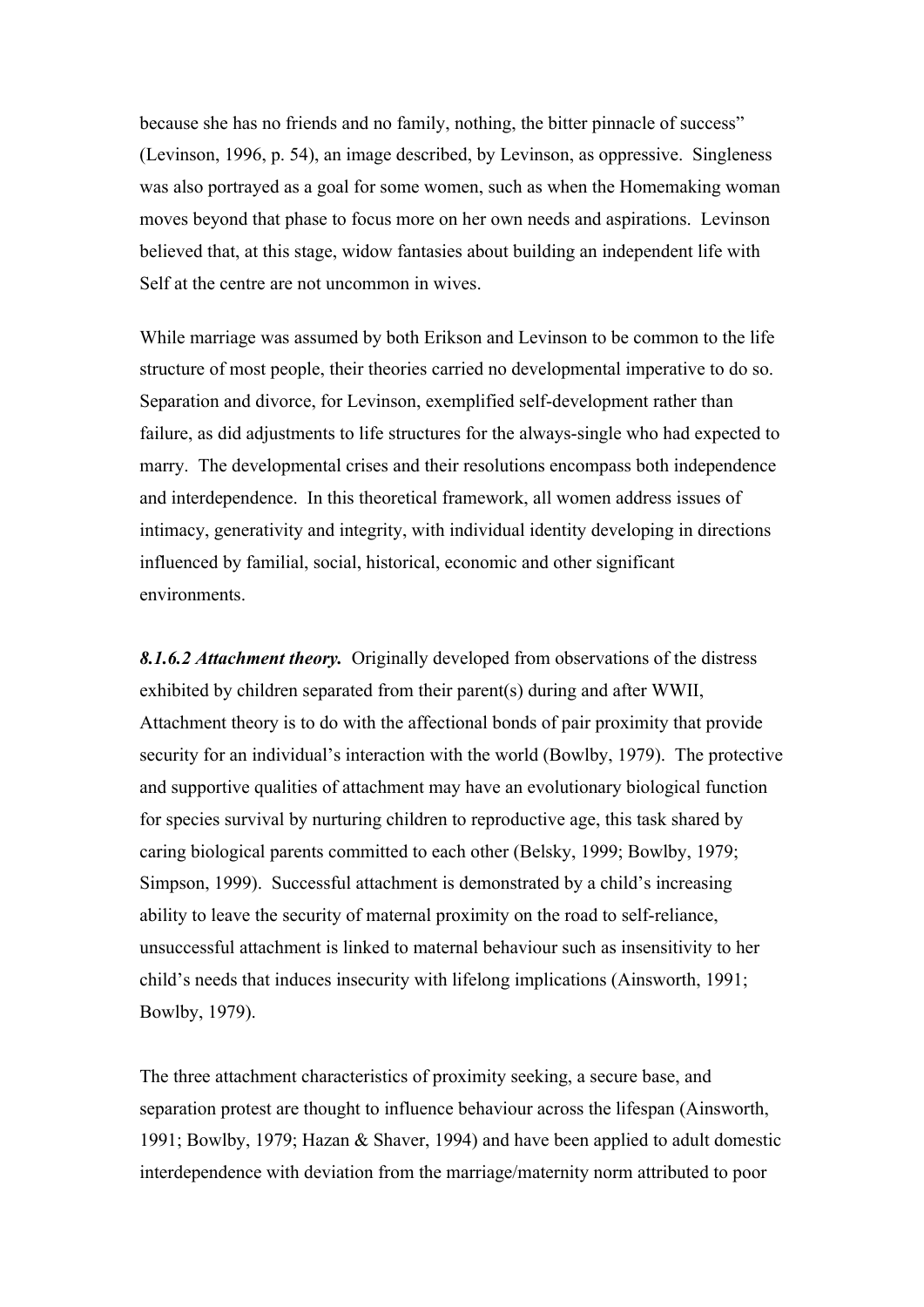childhood attachment (Hazan & Zeifman, 1999; Rholes, Simpson, & Stevens, 1998; R. Weiss, 1991). Bowlby (1979) and Ainsworth (1991) are clear that adult attachment is not necessarily with a romantic partner, and that romantic partnership does not necessarily include attachment. Later theorists, however, have suggested the evolutionary purpose of adult attachment is pair-bonding for procreation, suggesting those enjoying domestic independence have internalised attachment models incompatible with interdependence (Buss & Kenrick, 1998; Feeney, 1999; Hazan & Shaver, 1994; Hazan & Zeifman, 1999) or have suppressed the attachment process (Rholes, et al., 1998). Other theorists have argued that attachment occurs with a wide range of adults (e.g., Oswald, et al., 2004; Sable, 2000) and even pets although "while it might be argued that close same-sex friends represent attachment figures (though this is a thorny theoretical issue in its own right), surely pet dogs cannot reasonably be construed in this manner" (Kirkpatrick, 1998, p. 381). Further, attachment patterns change across the lifespan, possibly because a preoccupation with romance diminishes over time (Klohnen & John, 1998) or they reflect a repertoire of behaviours from which patterns develop that respond to culturally-variable (Morelli & Rothbaum, 2007), temporally-located needs (Belsky, 1999).

*8.1.6.3 Women-based theory*. Because of the lack of fit of theory with their clients' lives, Schwartzberg and colleagues (1995) and Lewis and Moon (1997) devised alternative developmental models for adult singlehood that included compensatory tasks for those associated with marriage and maternity, indicating presumption that independent practice follows the interdependent model.

Jean Baker Miller was another therapist whose clinical practice generated a seminal contribution to bringing the feminine to human development theory with her book *Toward a new psychology of women* (Baker Miller, 1976). Believing that 1970s' feminism was misguided in seeking to adopt masculine indices of success (J. Miller & Welch, 1995), she instead argued that women's perceived deficiencies of affiliation and relational regard should be reframed as strengths; further, that denigration of feminised affiliative skills reflected a limited masculinity that was socially, environmentally and personally damaging. In her argument, once the component of servitude was removed from their social and intimate relationships, women found joy in authentic self-expression (Baker Miller, 1976).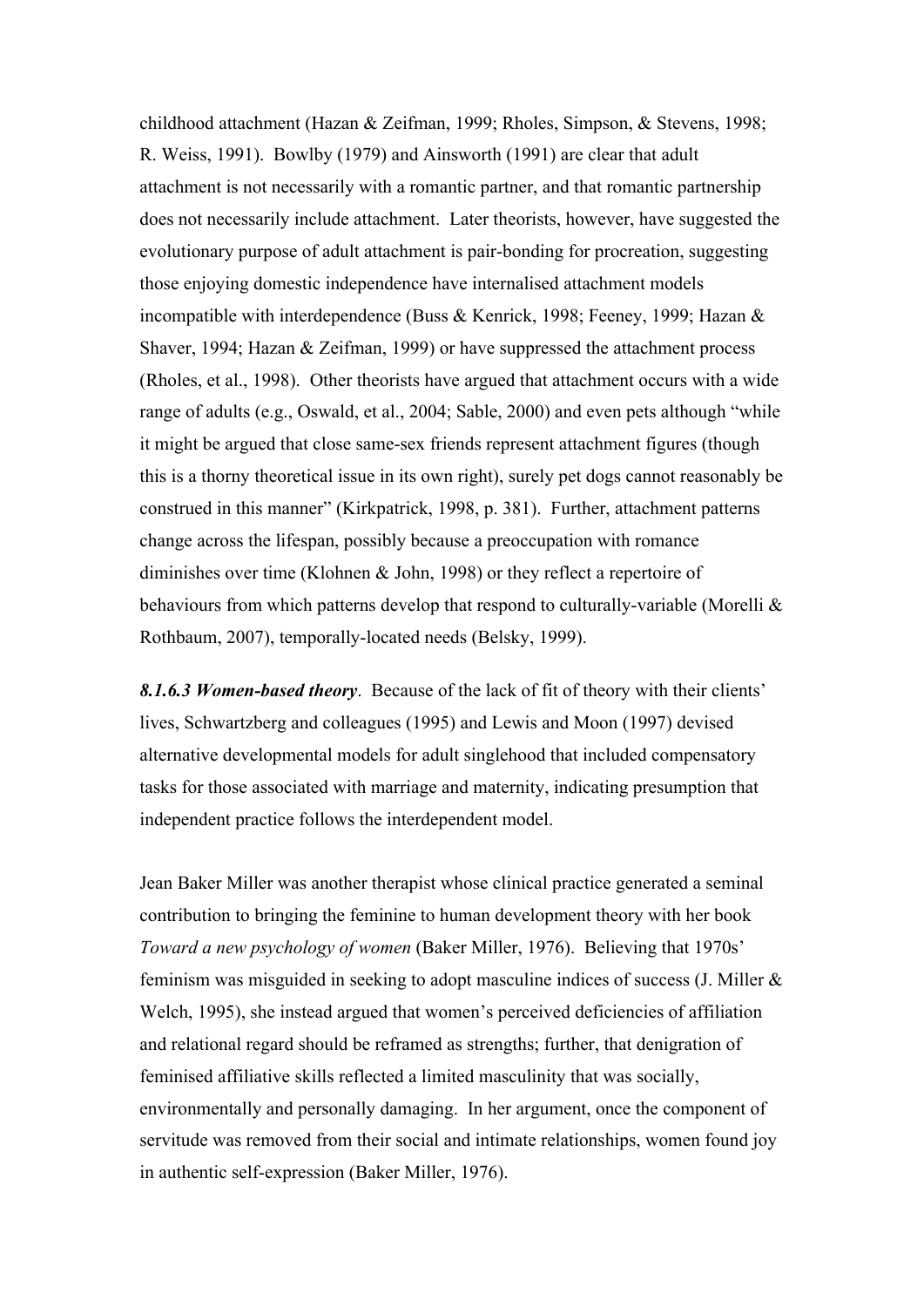Fundamental differences in women's and men's development were also discussed in *In a different voice*, a very influential text that highlighted the inadequacies of developmental theory that ignored the feminine (Gilligan, 1982). Again, women's affiliative strengths were shown to impede their development in male theorising that privileged individual differentiation, autonomy and abstract logic over interconnectivity, responsibility and care. Gilligan concluded that their life experiences should be researched in women's own terms, echoed in this century (Rosser & Miller, 2003), so to develop two complementary models of adult development that "see(s) the truth of separation and attachment in the lives of women and men and recognize(s) how these truths are carried by different modes of language and thought" (Gilligan, 1982, p. 174).

Baker Miller and Gilligan were not alone in criticising masculine bias of dominant development theories. Era cohort specificity and associated male work structures reflected in lifespan stage construction have been cited as methodological flaws (Rossi, 1980; Sugarman, 2001) as have patriarchal assumptions about what in development should be studied, and how, and the exclusion of historical/cultural contexts, class, race, and ethnicity as well as gender (Rosser & Miller, 2003).

Concerns have been raised, in turn, about defining women's identity in terms of relational affiliation where being or becoming independent again may be perceived as failure with concomitant psychological costs (Becket, 1986; Carr, 2008). It also risks perpetuating misconceptions about women's abilities and aspirations (C. Anderson, et al., 1994; Burman, 2008b; SE Taylor, et al., 2000), although both Baker Miller and Gilligan assumed women maintained a broad range of attachment and affiliation not limited to marriage or family.

# **8.2 Rationale**

The breadth of developmental psychology meant that trying to assess an aggregated position on women's independence status through individual approaches, across time, was impossible. However, one might reasonably expect to find comprehensive discussion in textbooks that would indicate what issues are regarded as salient, and their history within the specialty. It is likely that textbooks are the major exposure some psychologists have to developmental psychology during their degree course,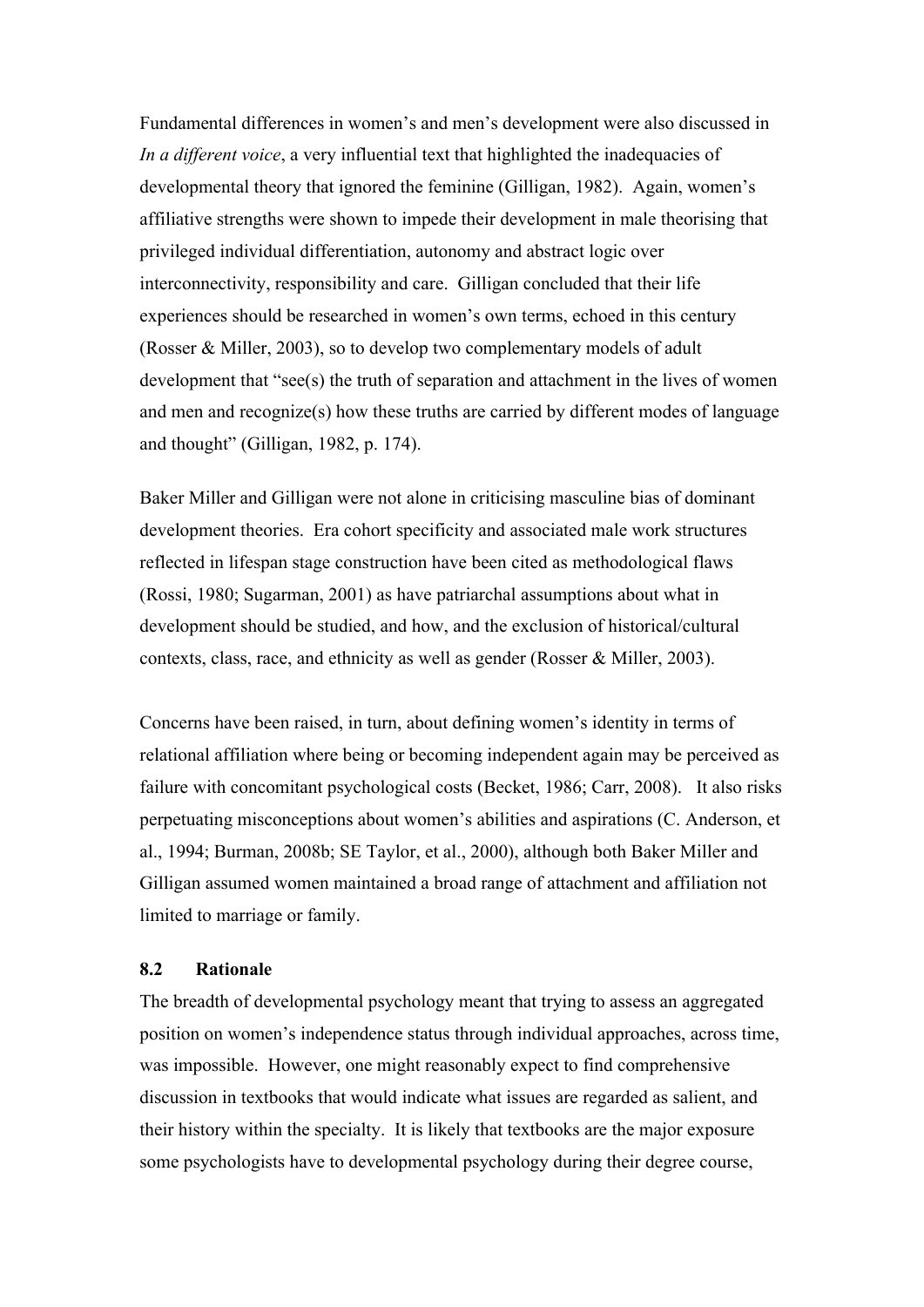before their interest takes them in other study and practice directions, making textbook content very important in shaping their professional views and opinions about human behaviour (Chancey & Dumais, 2009).

This study was guided by a major objective of the overall project, to critique the role of psychological theory in legitimising cultural constructions of independent women. That is, what would emerge from comparing the results of Studies 1 and 2 with those of this chapter? Would there be a balance between public (newspaper) and private (discussants) discourse as might be expected from a pool of knowledge that draws from the various sub-disciplines of psychological science and practice? Would I have confirmed criticisms such as those above that psychology performs a normative function for dominant social institutions? What possibilities would be allowed independent women? How is she constructed by developmental psychology?

#### **8.3 Method**

To compare the results of this chapter with those of the newspaper analysis, I decided to search for developmental textbooks that were published in the same years as those of the newspapers. Acknowledging that the publication process for textbooks means their preparation would most likely have occurred prior to the publication year, nonetheless their release would mean both the academic and mass media discourses would be available to readers in the same years. Not only would this sampling method provide comparison with the results of Chapter 6, it would also enable comparison of issues in the editions of the textbooks to see how they had incorporated theoretical evolution of understanding independent women's development.

Reflecting on analysis, I decided that the framing method appropriate for newspaper analysis, because of the simple content style that draws on cultural discursive constructs to shape a message within tight space limits, would not fit the expected complexity of textbook discourse. Instead, an analysis similar to that of Chapter 7 that focused on patterns of discourse, explicating the construction of independent women as subjects from a Foucauldian perspective, was a better fit with the study's objective.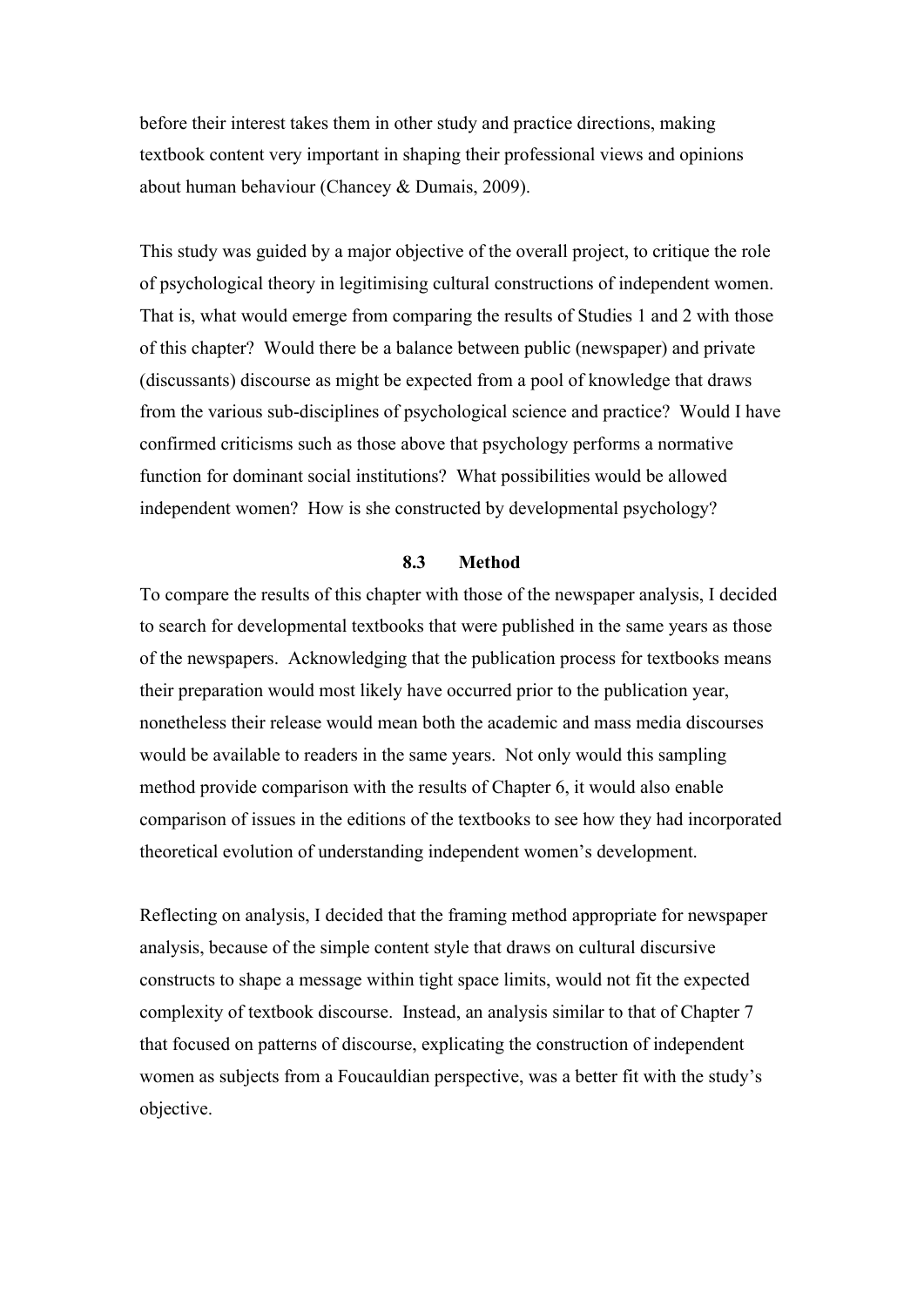**8.3.1 Materials**. A search of Western Australia's university libraries databases found two textbooks that matched my selection criteria, *Lifespan development* 2nd and 5th editions (Bee, 1998; Boyd & Bee, 2009) and *Life-span human development* 3rd and  $6<sup>th</sup>$  editions (Sigelman, 1999; Sigelman & Rider, 2009), with some flexibility to accommodate the first book's 1998 publication. Serendipitously, the formats of the textbooks corresponded to the two constructions of lifespan theory (Baltes, Lindenberger, & Staudinger, 2006): person-centred, that is, age-staged (Bee, 1998; Boyd & Bee, 2009) and function-centred, e.g., perception, learning (Sigelman, 1999; Sigelman & Rider, 2009).

**8.3.2 Procedure**. To be consistent with the independence categories in Chapter 6, the textbook indexes were searched for listings related to singledom, divorce, widowhood and marriage. The preliminary search brought a long list of possible data under headings as diverse as *menopause*, *sexuality*, *family relationships*, *gender roles*, *parenting*, *culture*, *social status* and so on as well as reference to specific developmental theories such as those of Bandura, Vygotsky, Maslow, Erikson, Levison and psychoanalysis. A table was compiled of results from a preliminary search of the indexes that recorded possible data text and page numbers. The identified content was then examined for relevance and fit with the selection parameters, which were (i) reference to in/ter/dependence in (ii) content about adult development. A second table was then developed of confirmed data text, grouped under headings of *marriage*, *partnering*, *cohabitation*, *always single*, *divorced*, and *widowhood* (see Appendix G). This table retained page numbers and expanded to include the amount of discussion space measured in pages and lines. To enable graphic representation, the number of pages and lines in each group category were converted to percentage decimals for an Excel spreadsheet (e.g., 2 pages, 23 lines = 2.41 pages). The format of three of the textbooks was 56 lines per page, that for Bee (1998) was 55 lines. I chose the macrometric page/line count because I intended scanning only the independent content for discourse analysis, which would have enabled an electronic word count for independence but an onerous manual count of the interdependent content. As well, page/line count enabled assessment of in/ter/dependent as a proportion of each textbook, the word count of which was unavailable.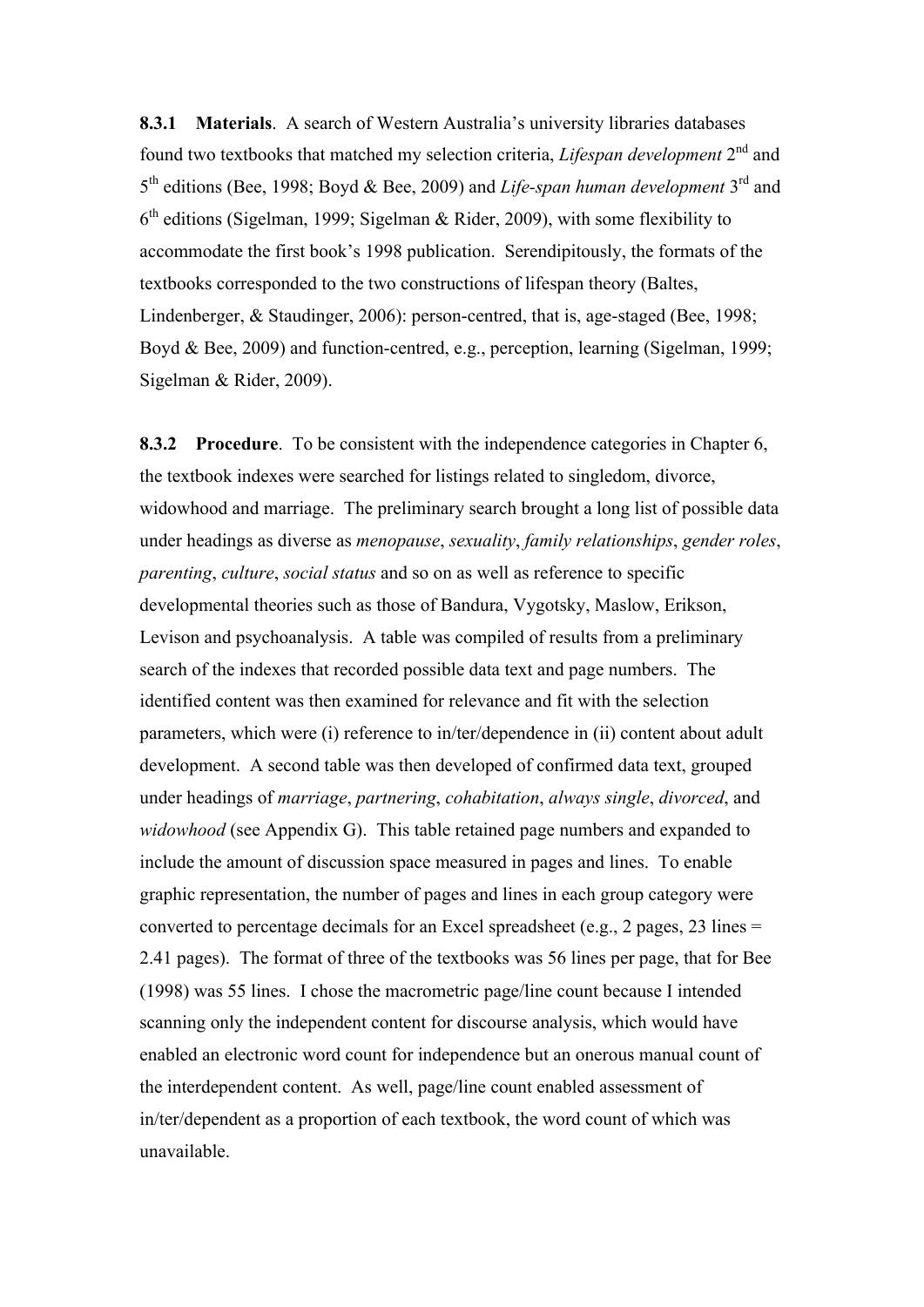Confining relevant content to that identified by index listing had limitations. On the one hand, it afforded systematic identification of content across the textbooks and brought to attention content that would be found by readers interested in those topics. On the other hand, any reference to relevant content that was not listed in the indexes missed making a contribution to analysis of discourse about independence in the textbooks from which readers might form their views, including that from substantial discussion of "family".

A particular problem was finding no listings in Sigelman and Rider (2009) for any of the indexed subjects grouped into *partnering* or *widowed* that were in Sigelman (1999). A manual search found corresponding content only for *death of a spouse* in *widowhood*. This posed a dilemma between maintaining data selection transparency and my research interest in transition in theoretical discourse about independent women. After some reflection, I decided the text should be included because it replicated much of the  $3<sup>rd</sup>$  edition's copy so that its exclusion would reduce potential for comparing representation of a dependence status across time. However, consultation with colleagues drew attention to the issues surrounding deviation from my data selection rationale for this case; essentially that rigour would be compromised unless I applied the same process to all adult in/ter/dependence references. Recognising the improbability of accurately capturing all such references in a manual search of the four textbooks, I reluctantly excluded the 2009 extract from analysis, very aware of the impact of the exclusion on comparison findings.

Exclusion of some content related to in/ter/dependence that was located in adolescent development, such as *relationships* (romantic or sexual) (Bee, 1998; Boyd & Bee, 2009) and *dating* (Sigelman, 1999; Sigelman & Rider, 2009) also followed some reflection. I decided that, while this content related to interdependence, the keyword themes are unlikely to have significance for in/ter/dependence as subject positions for adults. Comparably few adolescents marry, divorce, or are widowed; it is likely that few would even identify as being single. Discussion in the textbooks located these experiences in adolescent development, by definition pre-adult<sup>1</sup>.

 <sup>1</sup> The New Elizabethan reference dictionary defines adolescence as the period between childhood and adulthood.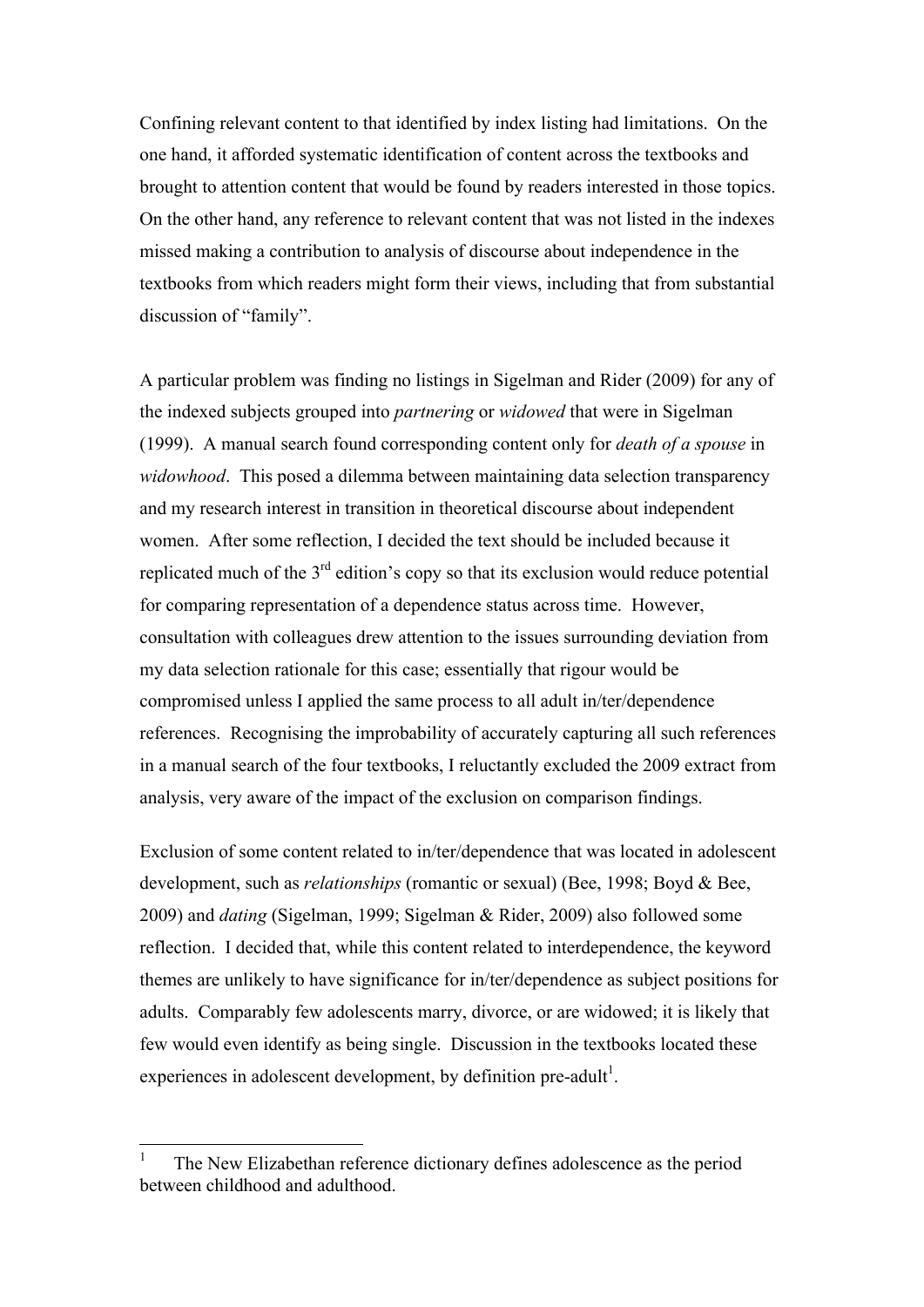I began the analysis by aggregating measurement of the captured in/ter/dependence content, and converting the quantitative data to graphical representation (see below) of the weighting of in/ter/dependence in the textbooks.

Having entered the texts to NVivo8, I began coding thematic commonalities with no prior determination of master files such as the transition and resistance interest areas of Chapter 7, discursive repertoires instead emerging from the raw data. As in the previous chapter, it became apparent that early thematic nodes (e.g., mental/physical health, parenting) were building dominant interpretative repertoires (e.g., deficit, development) from the texts. This process also brought together text that made evident contradiction not so much between as within content of the books.

Coding from the separate texts also enabled identification of similarities or repetitions of content from 1999 to 2009 to allow illustration of transition in, or expansion of, theory and any shift in discursive construction of the independent subject.

# **8.4 Results**

Two dominant and two less prominent repertoires were identified in the texts. These were *difference*, *deficiency*, *development* and *theory*. The results of the quantitative analysis contributed to the repertoire of difference.

**8.4.1 Difference**. Discourse about difference positioned interdependence as the norm, with the categories of independence likely to be found in sections labeled *individual differences* or *diversity in family life*. Corresponding with characteristics of group membership that privilege ingroups (Deschamps, 1982; Loseke, 2007; Mehan, 2001), discourse about relational independence was less nuanced than that about interdependence, which was located in more sections with greater discussion of variability (see Table 8). So difference, then, related both to situating independence as Other, and allowing it fewer dimensions than interdependence.

Possibly because of its format that included romantic relationships and partnering in all its stages of adult development chapters, interdependence weighted heavily in the editions of *Lifespan development* (see Figure 8.1), more so in 2009 with significantly increased content related to Partnering (see Figure 8.2). Omission of content relating to this sub-category in the later edition was responsible for the reversed weightings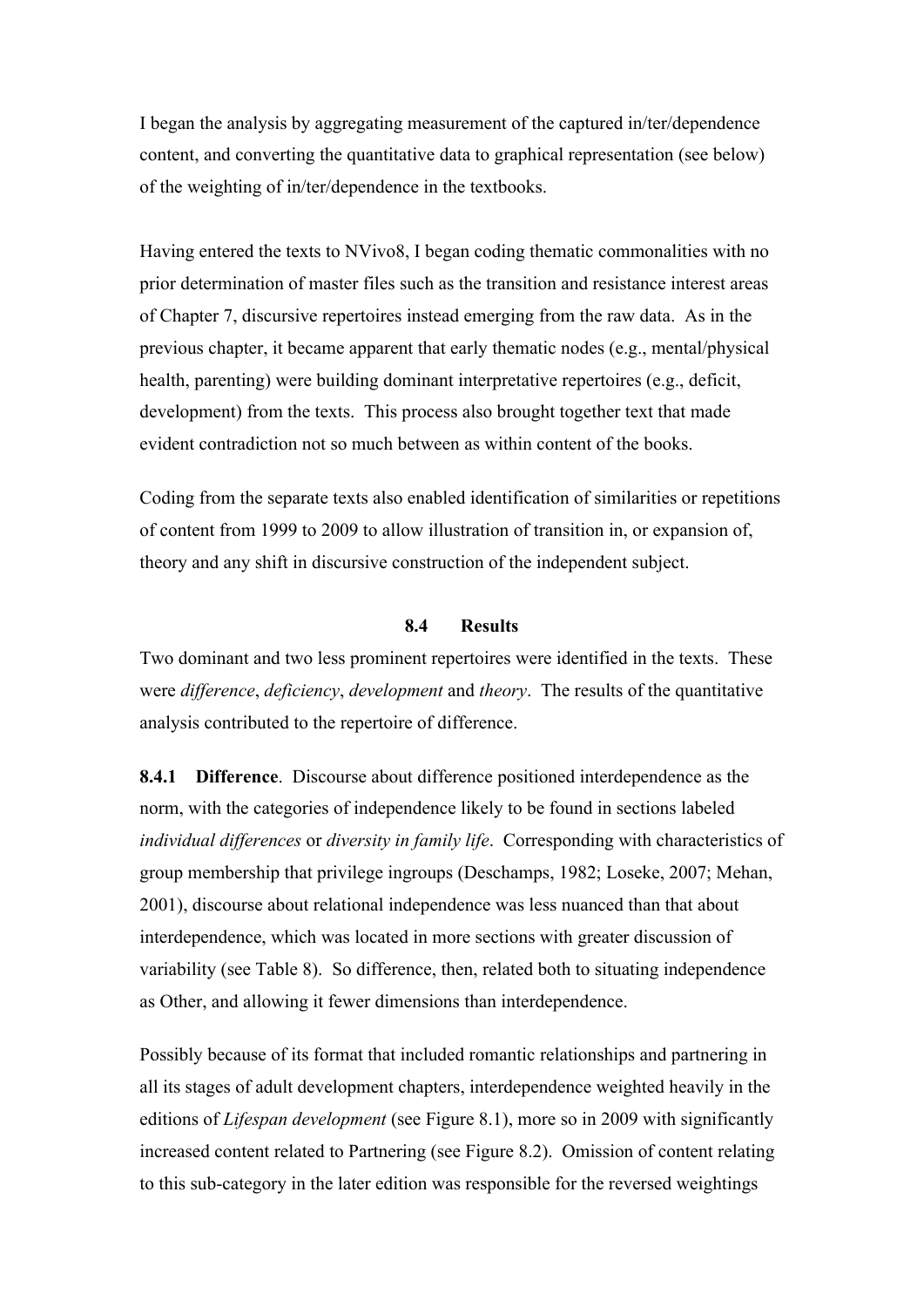between 1999 and 2009 in *Life-span human development* where dependence status was predominantly limited to a chapter on the family.

Disaggregating the in/ter/dependence variables (Figure 8.2) found most of the discussion about interdependence centred on marriage and partnering; with divorce then widowhood dominating independence. In *Lifespan development*, marriage, partnering and cohabitation were located in *social and personality development* chapters related to relationship formation in early, middle and late adulthood. Single and divorced discussion were found in *individual differences* sections following content about nuclear and extended family arrangements, indicating deviance from the norm. Most of the 76 lines dedicated to *those who do not marry* contrasted the advantages enjoyed by interdependent couples with physical and emotional disadvantages of the independent, undifferentiated by gender, in the earlier edition (Bee, 1998). This comparison was missing from the later edition, which now included some brief discussion about methodological inadequacy in gathering data about individuals who are in committed romantic relationships yet living apart (Boyd & Bee, 2009). Widowhood was an example of the epidemiology of grieving in *dying, death and bereavement* (Bee, 1998), but was a dedicated sub-section in an *experience of grieving* section in the *late adulthood* chapter in the  $5<sup>th</sup>$  edition (Boyd & Bee, 2009).



*Figure 8.1.* In/ter/dependence in *Lifespan development* (1998, 2009) and *Lifespan human development* (1999, 2009) x space (pages)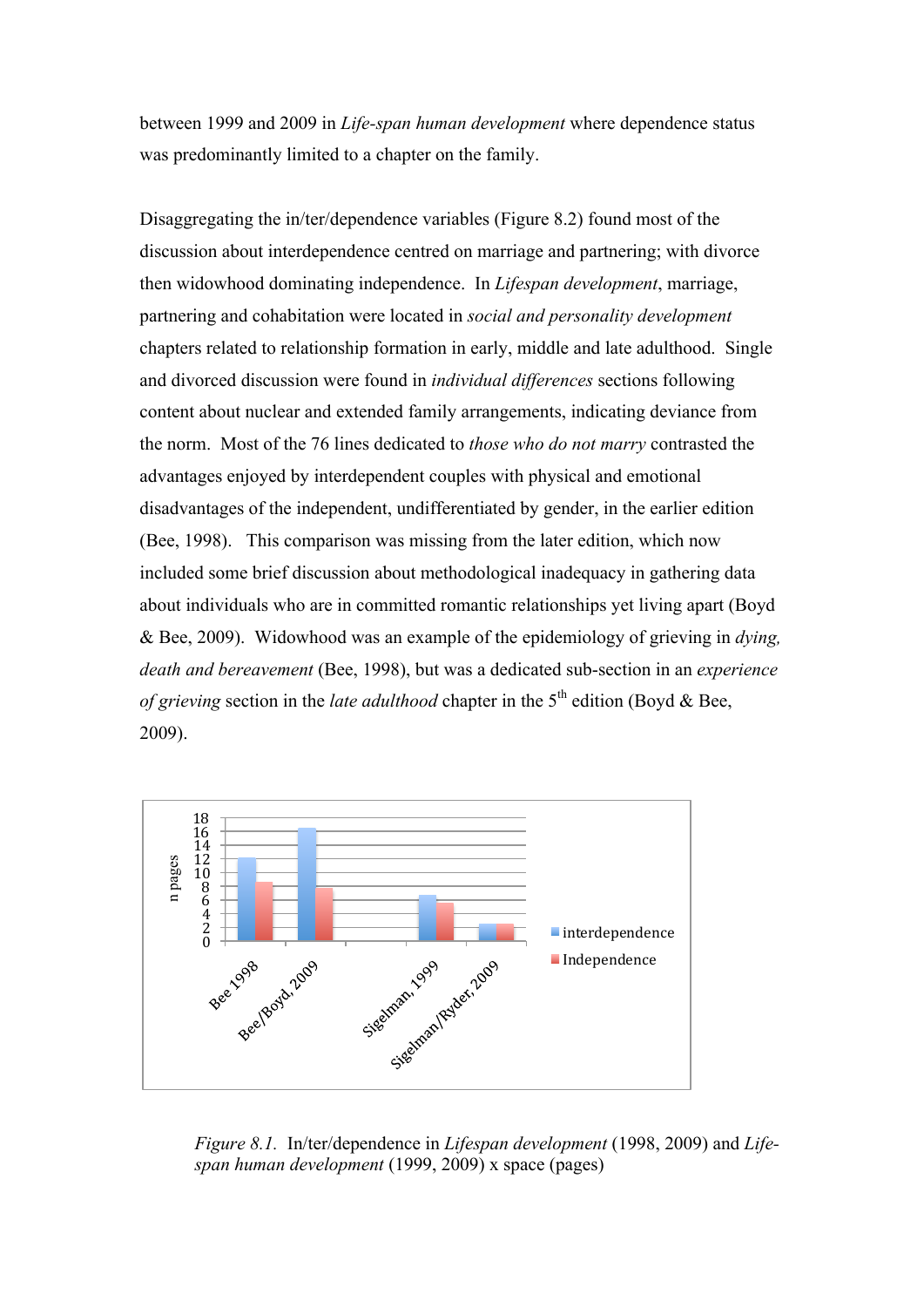In Life-span human development, interdependence was located mainly in the family chapter (1999) with some reference also found in chapters on gender roles and sexuality, intelligence and creativity, understanding development, and attachment and social relationships (2009). Singles was a dedicated sub-section of diversity in family life in the family chapter in both editions, taking 30 lines in 1999 and 29 lines in 2009. Of these, 17 and 12 lines, respectively, were discussion of cohabitation, leaving 13 and 17 lines, respectively, dedicated to the experience of living single in textbooks of 500+ pages, excluding appendices. Discussion of divorce was also found in diversity in family life, with some limited reference in understanding family life elsewhere in the family chapter, and death in the family in the final challenge chapter where most reference to widowhood was located. It should be noted that childless couples were also discussed in the diversity of family life section of the family chapter, indicating deviance of all living arrangements different to a twoparent, biological child(ren) norm.



*Figure 8.2*. Disaggregated in/ter/dependence in *Lifespan development (*1998, 2009) and *Life-span human development* (1999, 2009) x space (pages)

"Individual difference" and "diversity" were code words in the texts for deviance from optimal adult living arrangements. Under these headings could be found discussion about *single adults*, *married but childless adults*, *gay and lesbian adults*, and *divorced* and *remarried adults* (Sigelman, 1999) expanded to include *dual-career*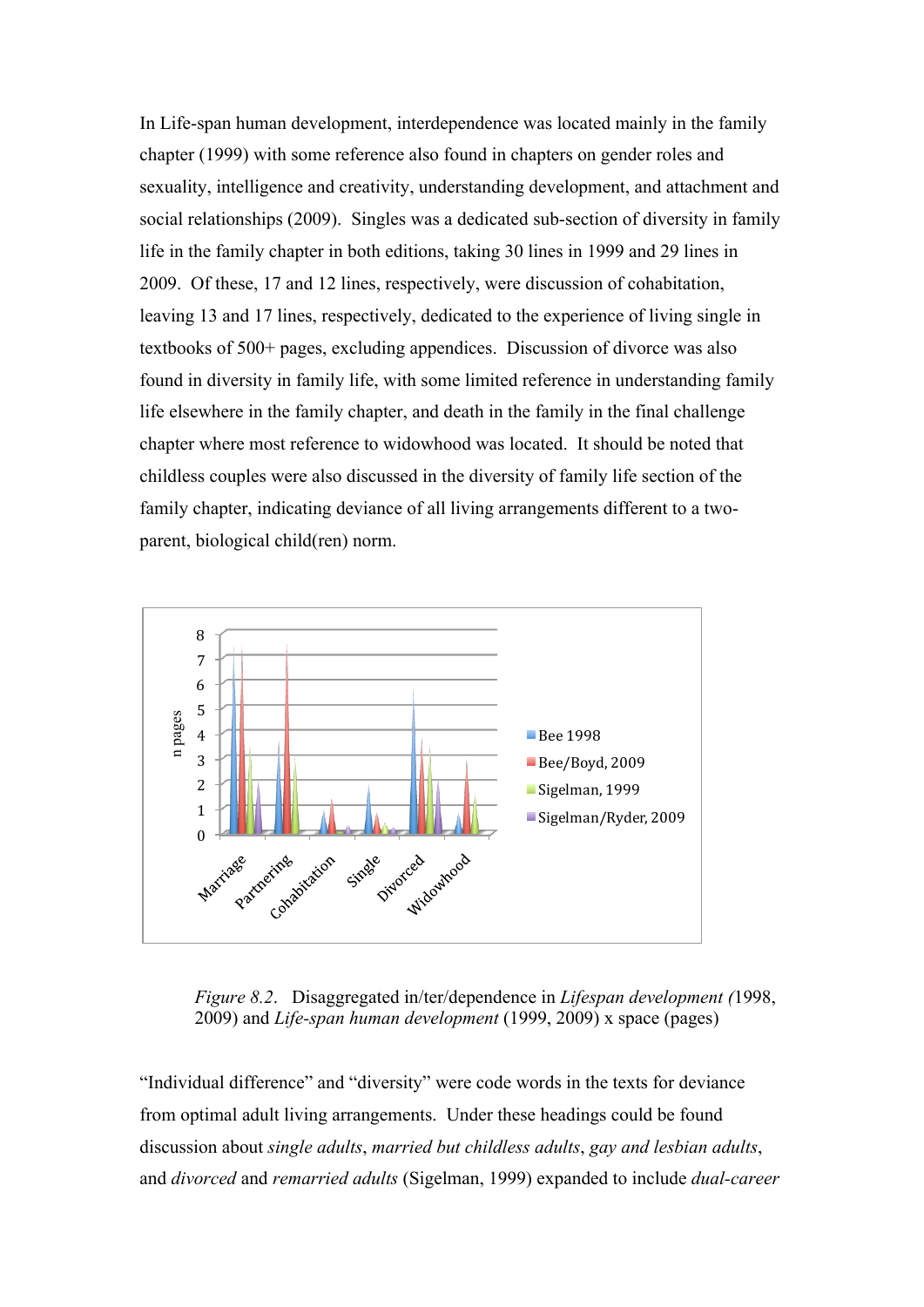*families* in the later edition (Sigelman & Rider, 2009) that implied interdependent women's paid employment is both a recent and a novel development. Of interest, Bee's earlier definition of difference included those who do not adopt all the "big three" adult roles of marriage, parenthood *and work* (Bee, 1998)[emphasis added], although whether work was paid or domestic was not clarified. In 1999, widowhood was described as an extension of marriage, a natural phase of family life where "even after a spouse dies, the marital relationship often remains centrally important to many adults" (Sigelman, 1999, p. 414). In both 1999 and 2009, a prototype of a single adult was thought impossible because of the various models of independence; for example, the identity of young single adults who were postponing marriage while establishing careers might better be understood as spouse-in-waiting than single.

As can be seen, the repertoire of difference was used to demarcate the categories of independence, reinforced by there being no discussion of interdependence which further demonstrated distance from a relational norm. Similarly, reference to single or divorced mothers and their children found deviance from a happy, adjusted norm, "(N)ever-married mothers, divorced mothers or fathers who have not remarried, and step-parents are frequently linked to less positive outcomes" (Bee, 1998, p. 208; Boyd & Bee, 2009, p. 229). Yet the putative norm was contradicted by statistics.

What may shock you *is just how rare it is in the United States today for a youngster to spend her entire childhood and adolescence living with both natural parents. Donald Hernandez, in his remarkable book, America's Children (1993) estimates that only 40 to 45 percent of the children born in 1980 - today's teenagers - will spend all their years up to age l8 living with both natural parents. Among African Americans, Hernandez estimates this figure is only 20 percent, while among Euro-Americans it is about 55 percent* (Bee, 1998, p. 208)[emphasis added].

This passage is remarkable for the author's assumption that readers will share her ideologically-generated "shock" at the diversity of her nation's domestic arrangements as well as its arguable demonstration of a norm of diverse rather than nuclear family arrangements.

**8.4.2 Deficiency**. This repertoire drew from scientific discourse about the deleterious impact of independence on the health and wellbeing status of this demographic and their children. The use of "nonintact", "blended" or "reconstituted" families or, colloquially, "broken homes" demonstrates the power of ideological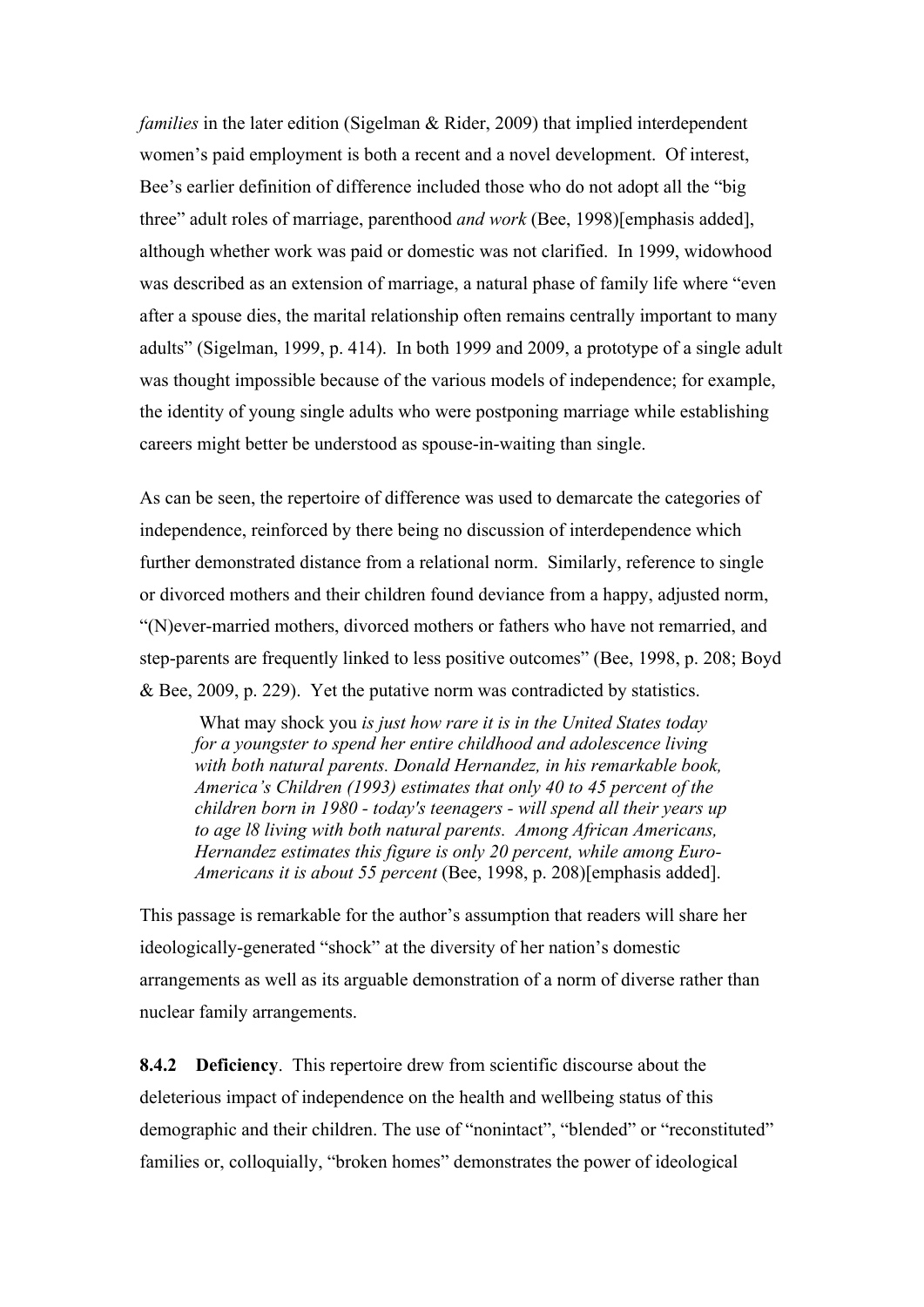discourse to position difference and diversity as inferior to the dominant model of domestic life through literal and metaphoric signifiers of damage, repair and deficiency.

The indices of difference above were states of physical and mental health, and parental competence. The texts reported immediate and, in some cases, long-term adverse health effects, for example, a depressed immune system leading to more frequent illness, cancer, heart disease, even death, suffered by people rendered independent by widowhood or divorce. Both textbooks drew attention to men's greater physical and mental vulnerability post-marriage, suggested to be due to dependence on their wives for nurturance and social support; and their, possibly consequentially, higher incidence of remarriage.

For those who do not marry, in 1998, readers learned that

*Marriage or long-term cohabitation brings certain advantages. Married young adults are happier, healthier, live longer, and have lower rates of a variety of psychiatric problems (Coombs 1991; Glenn A Weaver 1988; Lee, Seccombe &, Shehan, 1991; Ross, 1995; Sorlie, Backlund & Keller, 1995) than do adults outside a committed sexual relationship. Linda Waite, in her 1995 presidential address to the Population Association of America (1995) concluded that "being unmarried is more dangerous than being over-weight, having cancer, or cigarette smoking and - for men - more dangerous than heart disease*" (Bee, 1998, pp. 384-385).

In 2009, self-affirmation of their independence was thought to provide the alwayssingle protection "from some of the negative health consequences associated with singlehood that you read about earlier" (Boyd & Bee, 2009, p. 416). An indexassisted search found only the first sentence of the 1998 quote above, at the end of a section on marriage, in 2009. This re-positioning may have reduced the relevance of the quoted Waite comment, hence its deletion, of the unnuanced threat to health of independence. A boxed research report on sex differences and the impact of marriage reported minimal difference between in/ter/dependent women but maximum advantage to interdependent over independent men. Sigelman's brief discussion of the always-single refuted stereotypes that they are "miserably lonely and maladjusted" (Sigelman, 1999, p. 457; Sigelman & Rider, 2009, p 418) describing compensatory relationships with siblings, friends and younger people who become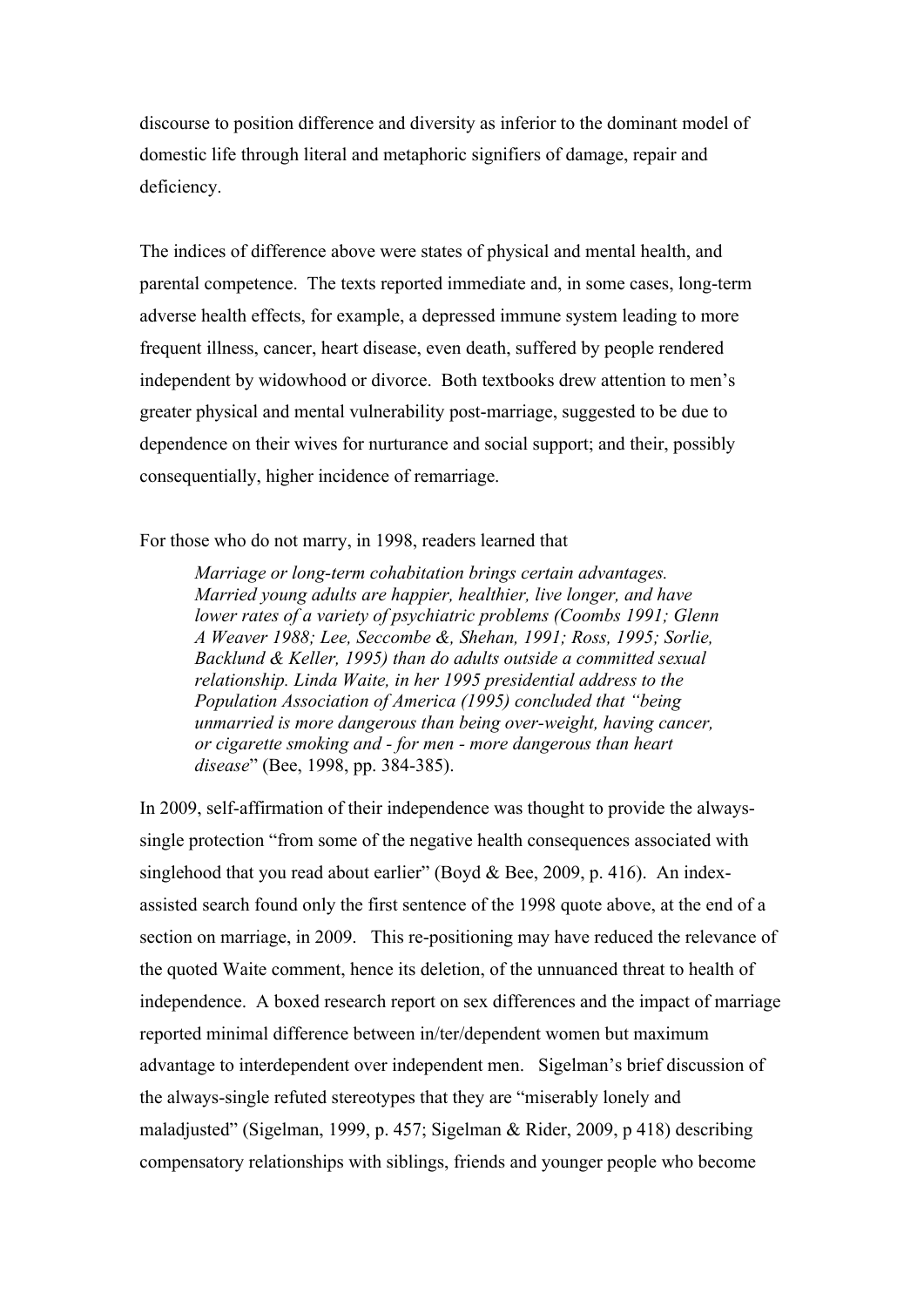surrogate children. Noting the possible lack of carers in their old age, nonetheless "it is the divorced (or widowed) rather than never-married singles who tend to be the loneliest and least happy of all" (ibid).

The association of interdependence with positive states and independence with negative states, even when these are being disputed, continues to situate the independent adult within repertoires of difference and deficiency. Describing the always-single as the least miserable independence category and their social relationships in terms of substitute interdependence reinforces that positioning by a compensatory tone that privileges interdependence as the preferred social status. It seems unnecessarily value-laden, and perhaps demonstrating bias, in a human developmental textbook to dedicate significant space in sections on singlehood to the benefits of marriage, to comment that many identified by census as single are in fact in committed romantic relationships, and to assume that independent social relationships are imitative of interdependence. It also indicates subjectification of independence to allow its inclusion in normative theorising that, by definition, cannot accommodate diversity.

Discussion of divorce was where notions of should were most apparent, in terms of parenting, although there were similar connotations for the independent in general, in the Waite quote above that aligned independence with behaviours that should be changed to prevent ill health. Similarly, a corollary of associating never-married or divorced mothers, fathers who have not remarried, and step-parents with poor parental outcomes (e.g., Bee, 1998; Boyd & Bee 2009), and divorce as a "disruption of orderly progress" through the family cycle (Sigelman, 1999, p. 419; Sigelman & Rider, 2009, p. 457) is that parents should remain married in the interests of their children's wellbeing and maintenance of the ideologically mandated social order.

Many of the harms associated with divorce were of parental deficiencies resulting in their children's poor behaviour, delinquency, compromised educational outcomes and emotional distress that could continue into their adult years, linked to higher rates of domestic independence and interdependence failure. Citing adult independence as a negative outcome of parental divorce is clear indication of developmental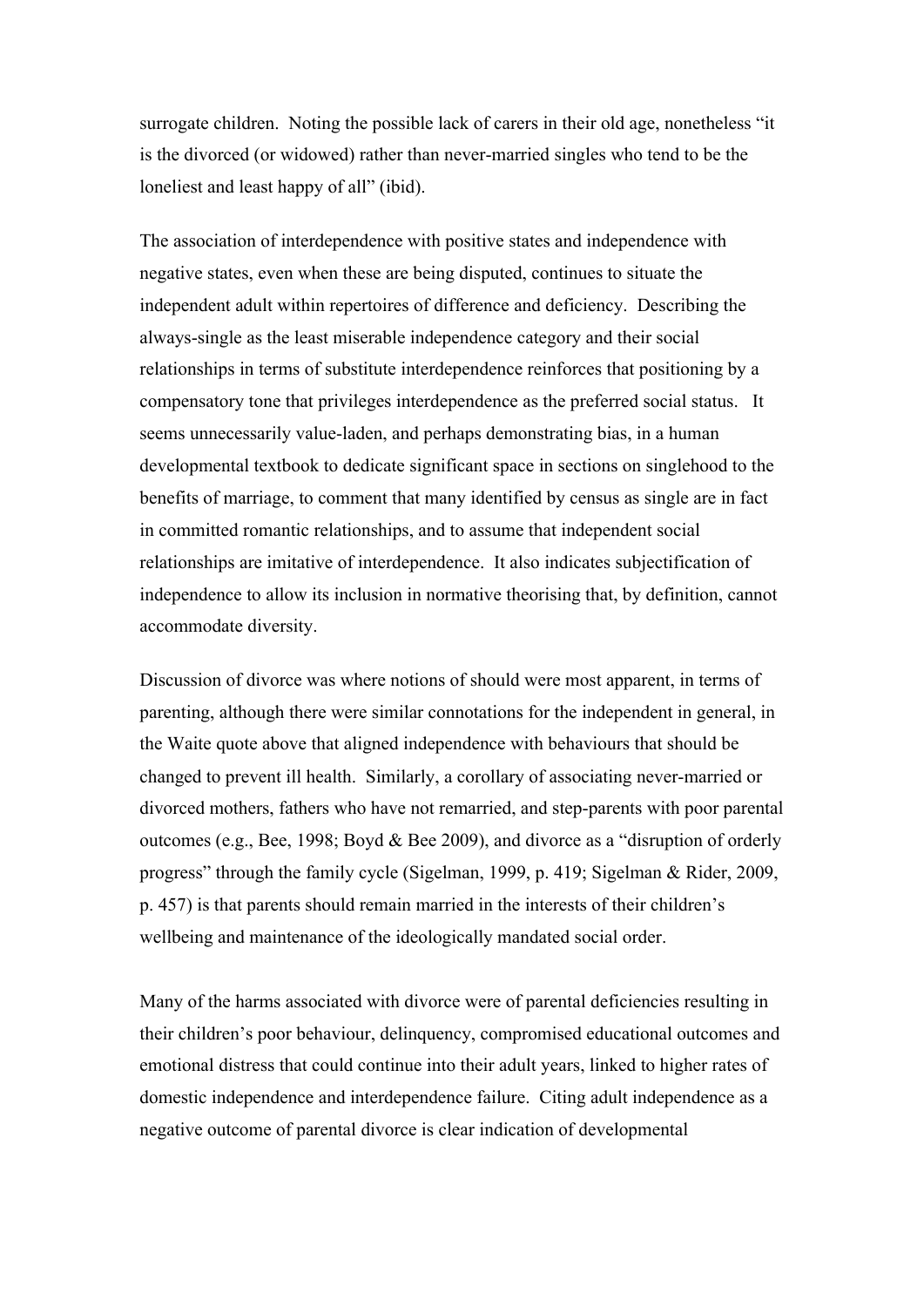psychology's assumption that interdependence should be a developmental goal, signifying stability and social adjustment.

Remarriage also carried higher rates of failed interdependence and parental incompetence.

 *Within three to five years of a divorce, about 75% of single-parent*  families will experience yet another major change when a parent *remarries and the children acquire a stepparent – and sometimes new siblings as well (Hetherington, 1989). Imagine the stresses for adults and children who find themselves in a recurring cycle of marriage, marital conflict, divorce, single status, and remarriage. Indeed, the more marital transitions elementary school children have experienced, the poorer their academic performance and adjustment (Kurdek, Fine, & Sinclair, 1995)* (Sigelman, 1999, p. 421; Sigelman & Rider, 2009, p. 460)

The association of remarriage with continued domestic instability, a "recurring cycle" that implies no end to a pattern of making and breaking households so prejudicing child development, confers a deficiency on those attempting interdependence subsequent to their first attempt by suggesting an innate inability to achieve their goal. "Imagine the stresses" infers remarriage is an experience readers have not had, rendering the remarried as Other to a unimarried norm as the phrase signifies the distress of relational instability. However, the 2009 edition continues with discussion of the variability of family reconstitution concluding that it is family process rather than structure that determines a child's developmental outcome.

Another strand of the deficiency repertoire was that of *predisposition*, where individuals' emotional traits, temperament, or personality contribute to their independence or the degree to which they are affected by loss of interdependence through divorce or widowhood. In the below example, found in a section dedicated to singles, slight changes are denoted by  $($ ) for deletion from or  $($ <sup>+</sup> $)$  added to the 2009 edition from that of 1999.

*Yet couples who live together and then marry seem to be more dissatisfied with their marriages (Thomson & Colella, 1992) and more likely to divorce (DeMaris & Rao, 1992) than couples who do not live together before marrying (especially if they have had multiple cohabitation experiences before they marry (Teachman, 2003)<sup>+</sup> ). (Why is this?- ) It is unlikely that the experience of cohabitation itself is responsible (Booth & Johnson, 1988). Instead, it seems that the kinds of people who choose to (live together- ) (cohabit with multiple*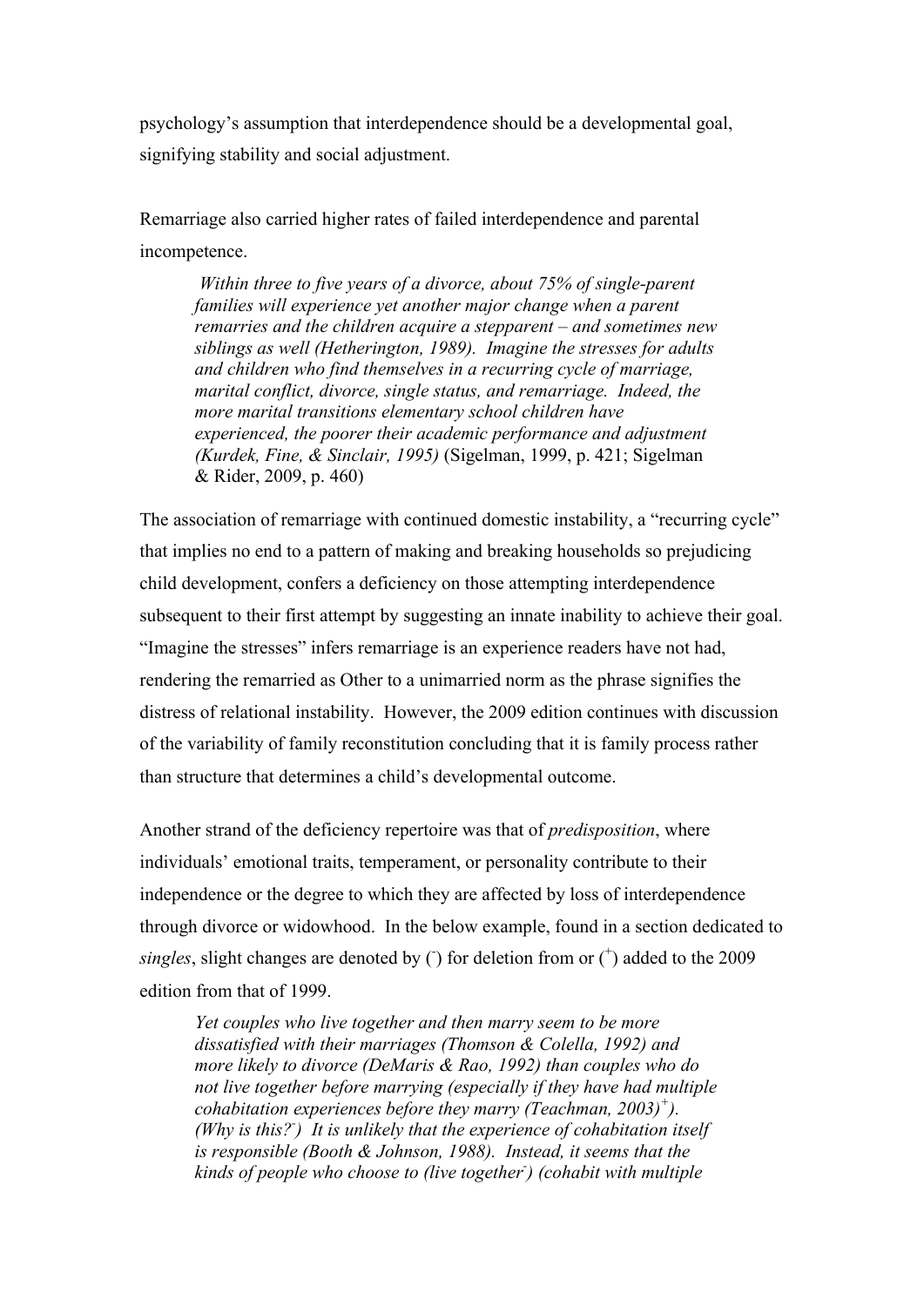*partners<sup>+</sup> ) may be somewhat more susceptible to marital problems*  <sup>*and less committed to (the institution of*<sup>†</sup>) marriage than (the kinds of</sup> *) people who do not. They tend, for example, to be less religious, less conventional in their family attitudes, less committed to the idea of marriage as a permanent arrangement, and more open to the idea of divorcing (Axinn & Barber, 1997; DeMaris & MacDonald, 1993; Newcomb, 1979)* (Sigelman, 1999, p. 418; Sigelman & Rider, 2009, p. 457).

These extracts not only point to the individual inadequacy, lack of commitment to a lover and to the institution of marriage and moral dereliction in terms of religiosity and family attitudes of those who choose informal marriage but also to the author(s) affording less value to interdependence by choice than that by law. They do not quantify the incidence of dissatisfaction by cohabiting couples, instead imply that all, rather than some or even many, are incapable of successful interdependence. By 2009, their inadequacy and moral turpitude are emphasised by replacing 1999's living "together" with living serially "with multiple partners", although this may be a better summary of the relevant research than in the earlier edition. Of interest to this project is the addition of "the institution of (marriage)" in the later edition preceding the list of attributes of those who might be thought to be resisting the power relations sustaining the institution rather than interdependence *per se*. Similarly, "(susceptibility) to marital problems" could also be reframed as an unwillingness to manage negative affect in the interests of institutional support, where the institution is more important than individual wellbeing.

The same conclusions about cohabitation are drawn in *Lifespan development* however cultural differences such as those of race, religion, education and socioeconomic status in marriage are suggested to contribute to relationship instability, so warning against intimate intergroup association. Boyd and Bee (2009) note criticism of researchers who aggregate cohabitation types, so obscuring any differences between couples committed to their relationship and eventual marriage and those of serial interdependence (Boyd/Bee), the latter tacitly indicative of identity aligned with difference and independence that preclude permanent romantic partnership. Serial cohabitation preceding marriage was associated with increased risk of divorce although the best single predictor was reported to be high levels of neuroticism in either spouse (Bee, 1998; Boyd & Bee, 2009), an intrinsic personality trait bringing reduced opportunity for relationship permanence. While the diversity of possible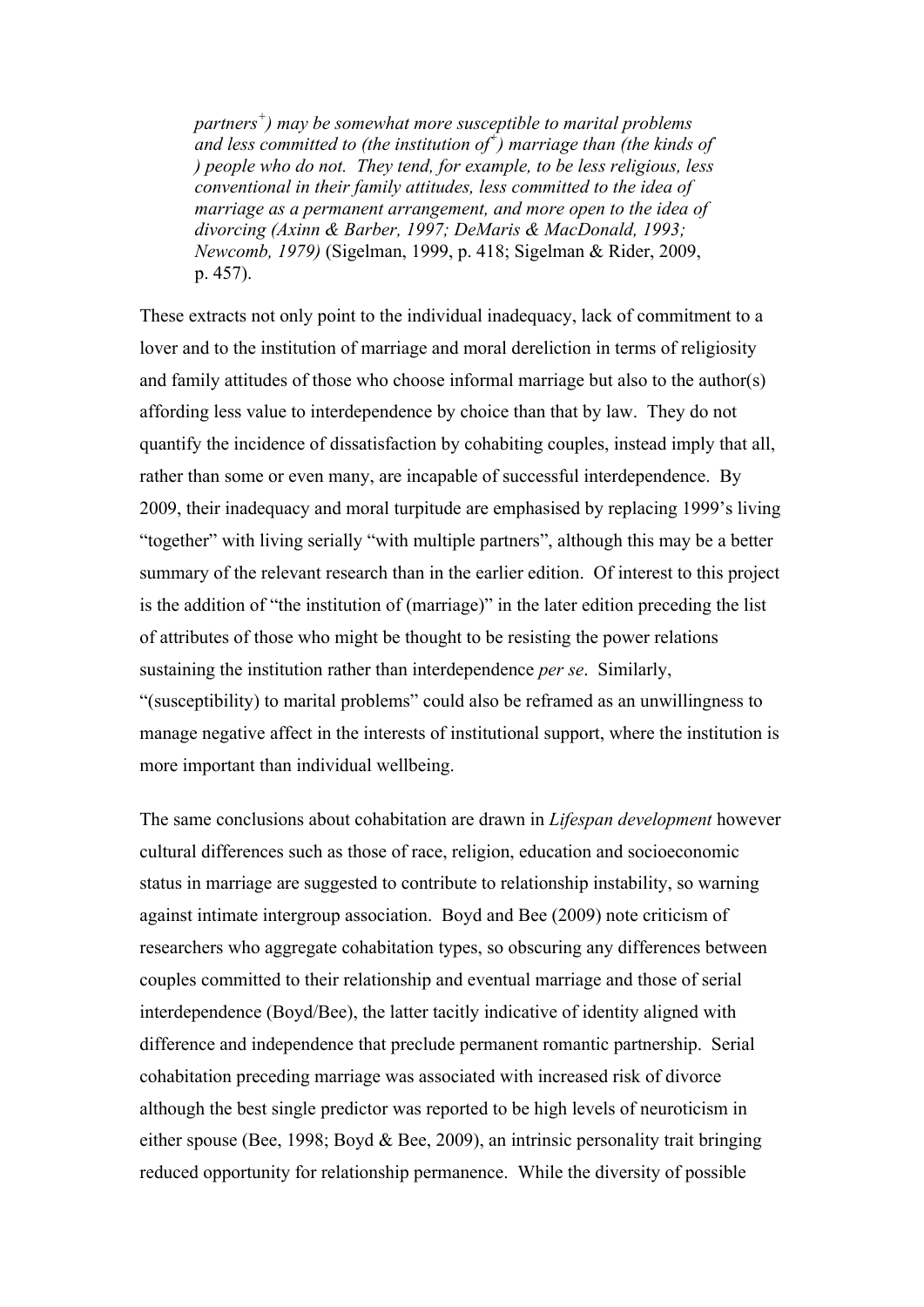causes of unsuccessful interdependence also draw from a discourse of difference, their location in notions of susceptibility, lack of commitment and religiosity, reduced conventionality and commitment to relationship permanence, and demographic difference as a code for other, draw more strongly on discourses of deficiency in comparison to the white heterosexually-partnered, middle class American norm.

**8.4.3 Development**. Discourse about developmental potential for the independent and their children characterised this repertoire. I had reviewed content on theories of human development and found discussion of variables such as genetics, physiology, cognition and physical development were prominent in discussion of early childhood development. From late adolescence, however, development seemed analogous with socialisation (see Bronfenbrenner, et al., 1986) into the ideologically dominant lifespan template of mate selection and nuclear family creation that both supports and is supported by participation in the economy. As discussed above, life patterns that deviated from that norm were quarantined in sections on adulthood, and labeled different or diverse that signified negative comparison.

Representation of the independent adult did not carry an overall developmental framework other than her difference from a family-cyclic norm. However, "to offset the gloomy picture" (Sigelman, 1999, p. 421), both textbooks generally concluded sections on the differences and deficiencies of independence with comments such as

*On a more positive note, not all families experience divorce as a major crisis; of those that do, most parents and children rebound from their crisis period and adapt well in the long run, sometimes even undergoing impressive growth as a result of their experience* (Sigelman & Rider, 2009, p. 460).

Boyd and Bee (2009) recognised, however obliquely, that attitude to independence is a major factor for its developmental potential. In the following extract, continuous singlehood seems assumed to result from choice rather than marriage dissolution.

*For those who remain single, the impact of singlehood on their lives depends on the reason for their relationship status. For instance, continuous singlehood is associated with greater individual autonomy and capacity for personal growth than is a life path that has included divorce or loss of a spouse (Marks & Lamberg, 1998)* (Boyd & Bee, 2009, p. 416).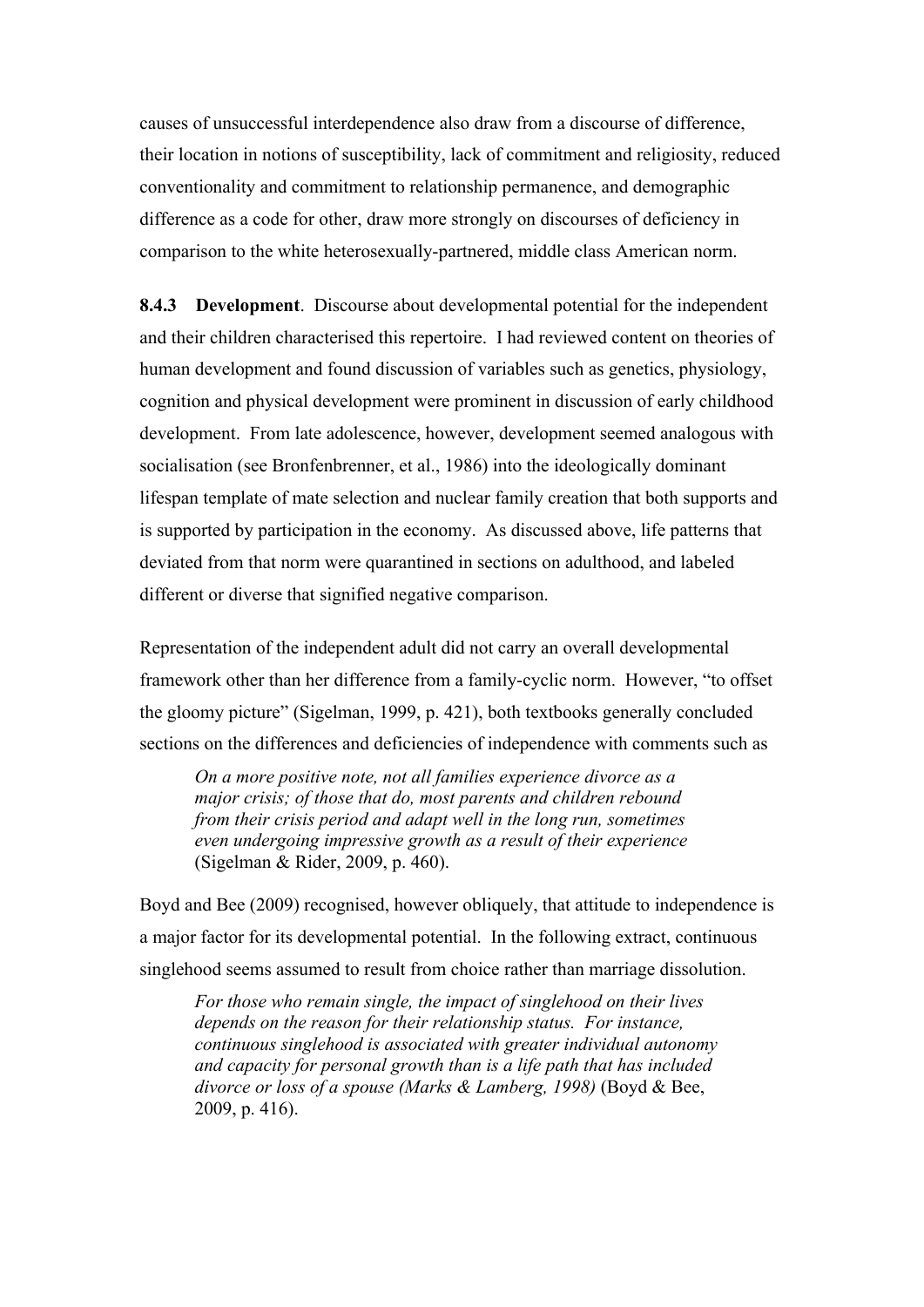Again, even while allowing "autonomy and capacity for personal growth" for the independent, the qualifier "greater" draws from a repertoire of deficiency that assumes developmental impediment, possibly not quite so marked in those who have not married. Interdependence, thought by some discussants in the previous chapter to inhibit personal growth, is missing from that comparison. Despite their intended positivity, these extracts reinforce the deficiencies of independent living through the qualifiers "not all families" and "of those that do"; and presumably the growth potential of those who voluntary adopt a single identity, so implying inhibited development of those whose return to independence is marked by loss.

Both textbooks offered evidence-based advice to facilitate adjustment to independence, and to minimise the impact on children as well as adults. Developmental potential for the independent was acknowledged for those who make the transition from anticipating or losing interdependence to adopting a self-affirming independent identity. For widows, that transition sees disinclination to remarry, in stark contrast to widowers for whom interdependence confers the same advantages as for men of all ages, patterns observed earlier from centuries past. Both textbooks reported the gendered experience of interdependence that brings greater benefit to husbands, for a range of emotional and social reasons, than to wives. Both nominated the financial support brought by interdependence as a major benefit for wives, the loss of which was described as having a major deleterious impact on women made independent again by divorce or widowhood.

**8.4.4 Theory**. As noted above, I reviewed content about major developmental theories, most of which focused on infant and childhood development with no application to adult development. Analysis that identified this repertoire was limited to discussion of adult development theory as the authors drew on it in sections discussing independence.

Of all the theories discussed in the textbooks, only those of social timing and event sequencing, and Erikson's stages of psycho-social ego development informed content about independent living, and these were limited to *Lifespan development*. While the many studies referenced in these sections illuminated in/ter/dependence, their theoretical innovation was an elaboration of these two approaches.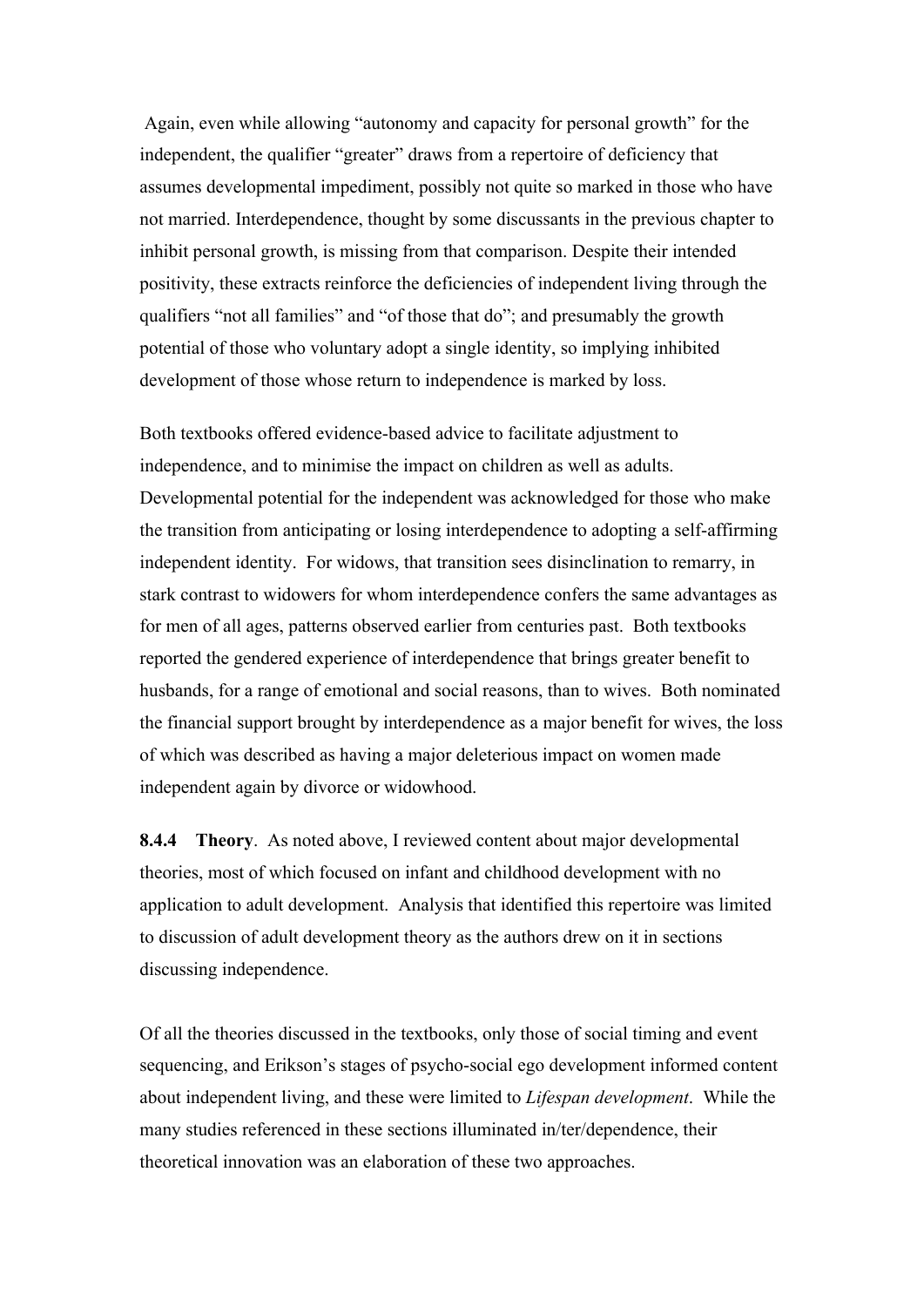Erikson's eight developmental crises over the lifespan (see Section 8.1.6.1) have dichotomous potential outcomes where the individual's personality is more or less adapted to social integration and productivity, that is, Freud's love and work. Being dichotomous, the outcomes are interpretable as positive or negative, risking an application of value recognised by Erikson when he cautioned against the positive aspects being formalised into a prescriptive list of ideal developmental achievements.

Illustrating the legitimacy of his concern, Boyd and Bee's (2009) learning objective 14.8 asked readers to consider how singles accomplish Erikson's development task of intimacy, the obverse of which is self-absorption, so imposing a value judgement privileging intimacy. The related section discussed informal sexual relationships, and friends and families of origin as sources of psychological and emotional intimacy. This marked a major shift from the earlier edition where there was little suggestion that the always-single shared a common developmental framework with the interdependent. It also implied an assumption that the independent were not precluded from intimacy by their dependence status.

During discussion of Erikson's generativity/stagnation stage of middle adulthood, Bee (1998) reported a 1987 study that had found "childless women, like unmarried women, are much more likely to have full-time continuous careers and to be more committed to the goal of career success than are women with children" (Bee, 1998, p. 386). The 2009 edition augmented this finding with survey results showing there was no career advantage for single, childless women: "… single, childless women had no higher rates of managerial advancement than mothers (Tharenou, 1999). Thus, one of the disadvantages associated with childlessness may be that it is always socially a bit risky to be seen as 'different' from others in any important way (Mueller & Yoder, 1999)" (Boyd & Bee, 2009, p. 419). Interestingly, given psychoanalysis' determination of women's nurturing destiny, there was no application of Erikson's theory to childless or independent women. Equally interesting was acknowledgement of disadvantage brought by deviation from norms important to the social order, albeit an acceptance of, rather than protest against, the risk of penalty for difference.

Related to staged development is the social clock theory that is "a set of age norms defining a sequence of life experiences that is considered normal in a given culture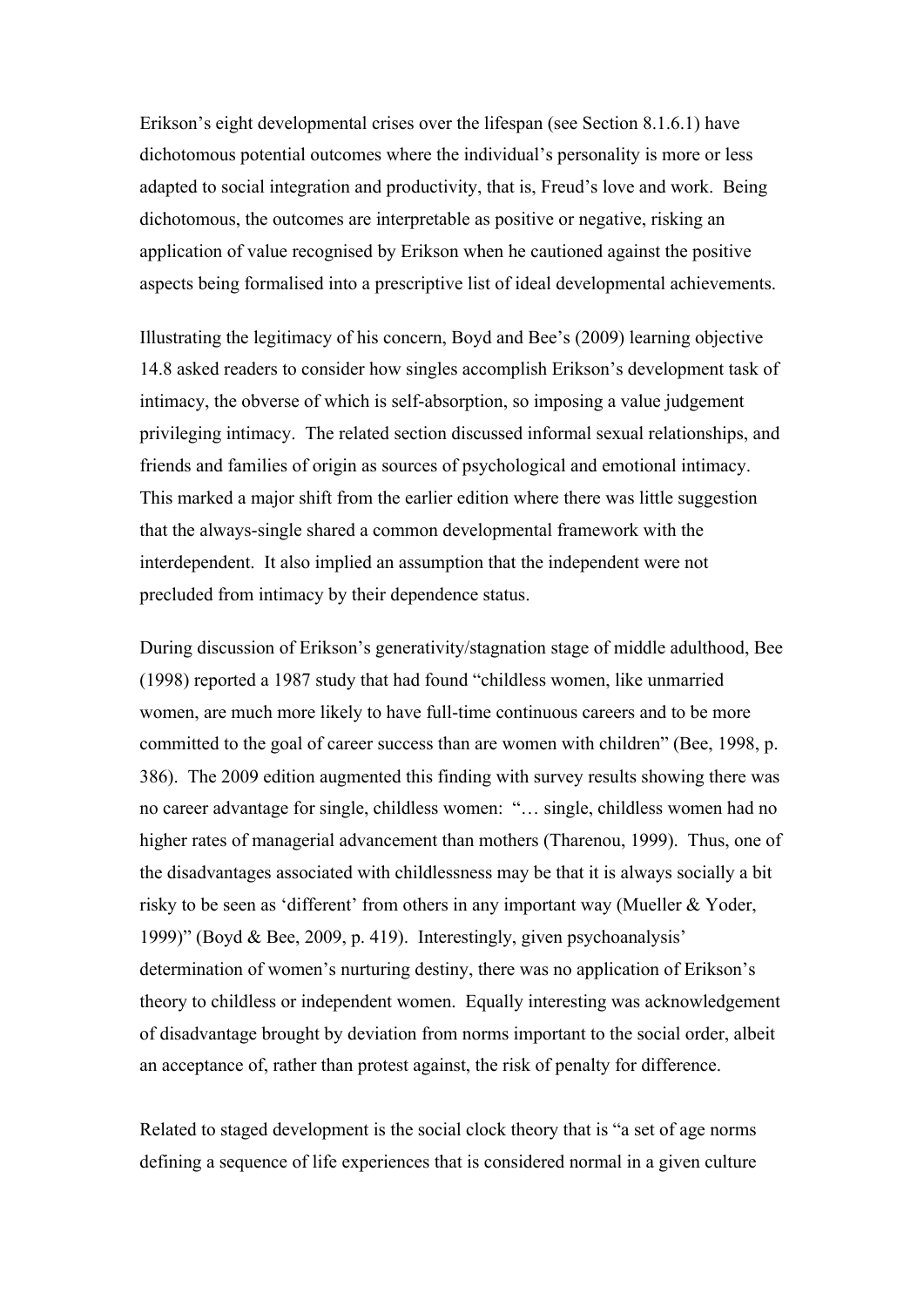and that all individuals in that culture are expected to follow" (Boyd  $&$  Bee, 2009, p. 8). In essence, the theory describes compliance with behaviours of social value expected of individuals at their stage of life (see also Cialdini & Trost, 1998). Again limited to *Lifespan development*, deviance from the social clock was reported to increase risk for individual distress (Bee, 1998). This would mean, in the context of this study, that lack of interdependence or parenting, or renewed independence, is more or less problematic, for the individual and society, depending on cohort norms. For example, "if the acquisition of the 'big three' roles in early adulthood - marriage, parenthood and work - are central to the rhythm and shape of this period of life, then we have to ask what happens to people who do not adopt all three roles, or who do not adopt them at the normative times. How do adults who do not marry (or cohabit) or those who do not have children differ from those who adopt these roles?" (Bee, 1998, p. 384). This extract exemplifies the problem of always-fallible theory being afforded authority in human affairs. There is an assumption that marriage and parenthood are incontrovertibility essential to adult development, rather than being commonly shared experience, and identification of those who do not follow a current behavioural pattern of the majority as problematic and somehow excluded from the mainstream. The later edition reported greater salience of educational, economic, and social status than age for behavioural compliance in Western cultures (Boyd & Bee, 2009).

## **8.5 Discussion**

Despite the review of literature describing psychology's normative function for dominant ideology (e.g., Henriques, et al., 1984; Prilleltensky, 1994; Rose, 1996) and the conservative structuring of text books that is uniform, ahistorical and culture-free as well as normative (Burman, 1993; Hollway, 2006), the overwhelmingly negative subjectification of independent adults in these textbooks was startling, and disappointing, given the wealth of literature offering a much more nuanced understanding of adult development.

Perhaps it was because of the person-centred structure of *Lifespan development* that repertoires of theories of staged development were identified in discussion of independence but it does not escape notice that both the application of Erikson's theory of identity development and notions of compliance with common, age-specific behaviour were congruent with the behaviours expected by dominant values of social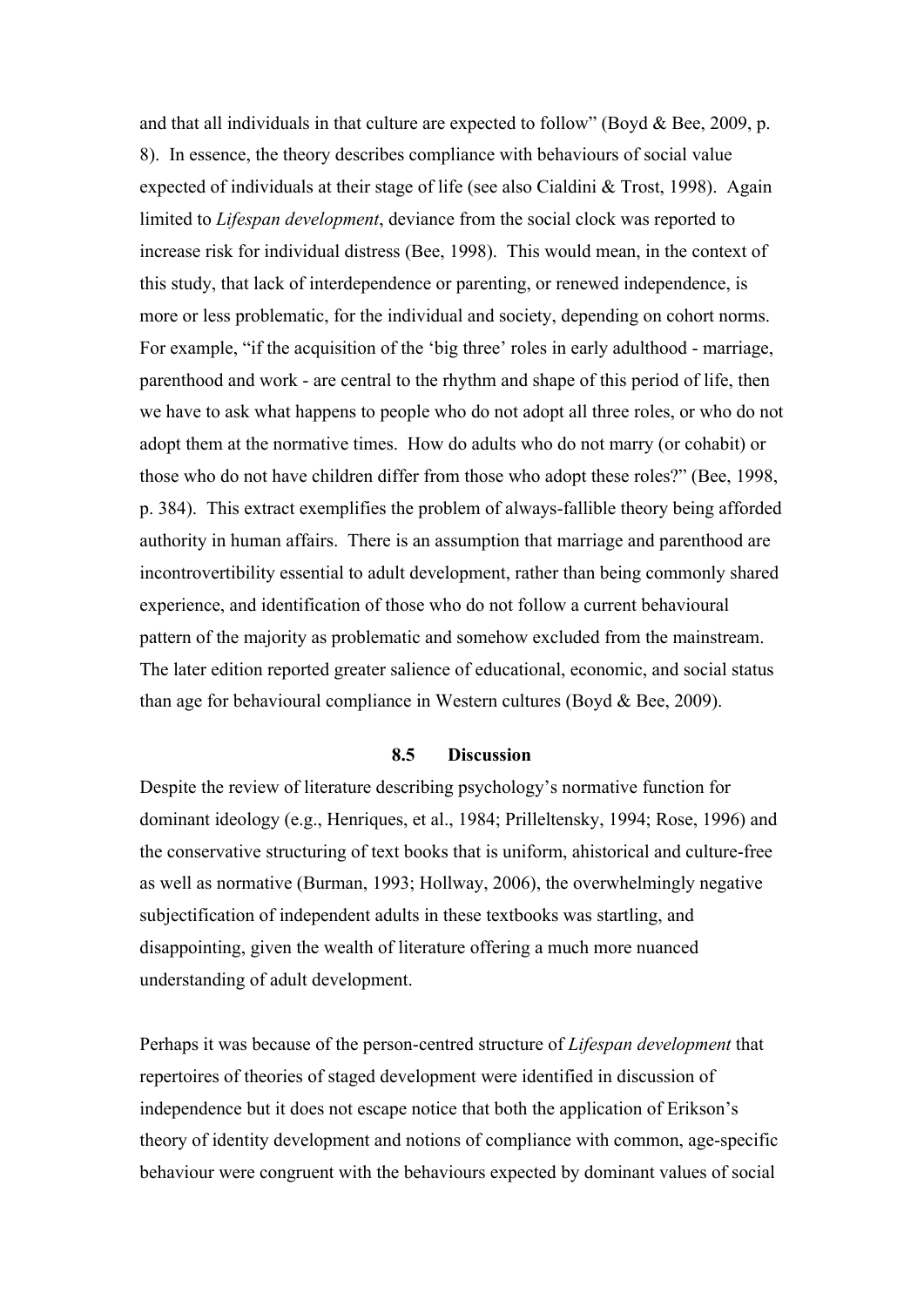culture. Yet, Erikson situated identity development in temporal, economic and social contexts, as did Neugarten (1979) when she argued for the timing of life events to be regarded as fluid rather than rigid. She also noted that major developmental ages, such as adolescence, identified in developmental psychology are of comparatively recent origin (Neugarten, 1979), further emphasising the field's cultural embedding by its presumption that current experience has always been thus.

While there was discussion of the gendered experience of the always single, the divorced, and the widowed, the silence about theories for women's development, independent or otherwise, in the sections under analysis was deafening. These may have included *The seasons of a woman's life* (Levinson, 1996), *Toward a new psychology of women* (J. Miller, 1976), and *In a different voice* (Gilligan, 1982) although the first of these was included in the reference list of both textbooks and the last in *Lifespan development*, indicating inclusion elsewhere in the texts. There was no reference to the work of Karen Lewis (1994, Lewis & Moon, 1997) and Schwartzberg and colleagues (1995) who devised life cycle tasks and stages for independent women complementary to those reported for generic application; nor, in later editions, to the growing numbers of scholars seeking to bring independent women's experience to the attention of established psychology (e.g., Byrne, 2003; DePaulo & Morris, 2005; Reynolds & Wetherell, 2003). On the other hand, attachment theory, generally applied negatively to independence (e.g., Hazan & Shaver, 1994; Klohnen & John, 1998; Rholes, et al., 1998; White, Hayes, & Livesey, 2005) by associating it with inadequate attachment models, an association contested by others (e.g., Belsky, 1999; Oswald, et al., 2004; R. Weiss, 1991), was also missing from relevant discussion.

Discourse about the independent woman and her development in the textbooks positioned her, if not totally invisible, problematic and deficient, even as the authors revised their texts in response to social change and her demographic growth. It seems that, while the timing and sequencing of lifespan events shift across generations in response to constant interaction between the individual and her environment (Baltes, Rösler, & Reuter-Lorenz, 2006; Dannefer, 1984; Erikson, 1982; Helson, et al., 1984; Levinson, 1996; Neugarten, 1979; Riley, 1978), there is a risk that theory about independence, or at least the textbooks that select theory for student consumption,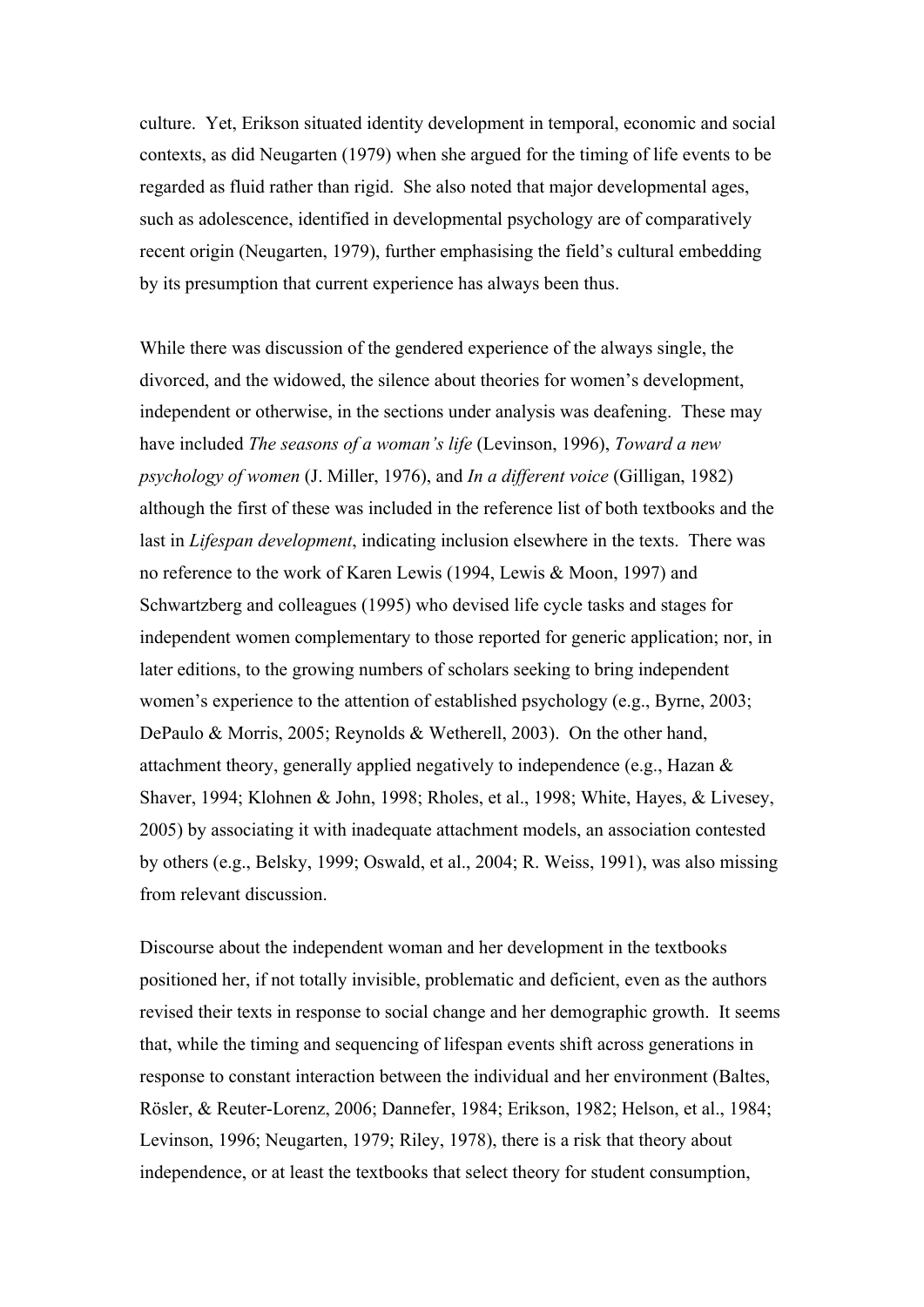remain rooted in the ideology of past inter-cohort generations rather than encompass social change (Rossi, 1980). For example, psychoanalytic theories such as Erikson's dominated what theoretical underpinning there was in discussion of independence although, some decades ago, developmentalists had "dismembered, discarded, or reconfigured" (Scholnick & Miller, 2000, p. 242) this approach in their search for more inclusive theory that might match changes in cultural profiles with understanding of heterogeneous life trajectories (Carr, 2008). Even though textbooks are known to be conservative (Hollway, 2006; Squire, 1990), even reactionary (Burman, 1993), in their coverage, omission of theory that does not label difference as deviance, or indeed applies no value hierarchy to in/ter/dependence, seems negligent.

**8.5.1 Newspaper frames and adult development discourse**. Distinctions between categories found in media framing of independence were found formalised in indexes and under headings of *singles*, *divorce*, and *widowhood* in the textbooks. To some degree, this contradicts social identity theory that argues that members of an outgroup are perceived as unidimensional (Deschamps, 1982; Loseke, 2007; Mehan, 2001), undifferentiated by identity nuance. It could equally be argued that the categories of independence interest the interdependent, and ideologically-embedded behavioural sciences, by their degree of deviation from, and support by negative comparison with, the coupled norm. As with its cultural construction evidenced in the print media, the widowed identity of the textbooks was commonly presented as an extension of the married one, independence a function of chance rather than intention, and located in sections describing the family life cycle. At the end of the decade separating both the media sampling and the textbooks editions, espousal of independence by some widows, contextualised as a survival mechanism, was noted in both sources.

The incidence of widowhood and divorce in the print media were inverted in the textbooks, which took greater interest in the latter because of its impact on family function. The discourse of disapproval found in media framing of the divorced woman was paralleled in the textbooks by a focus on the deleterious, long-term impact of divorce on her children coupled with scientific discourse about inherent personality predisposition to troubled interdependence. What might have been included were "traits that reflected a desire for autonomy, direct achievement, and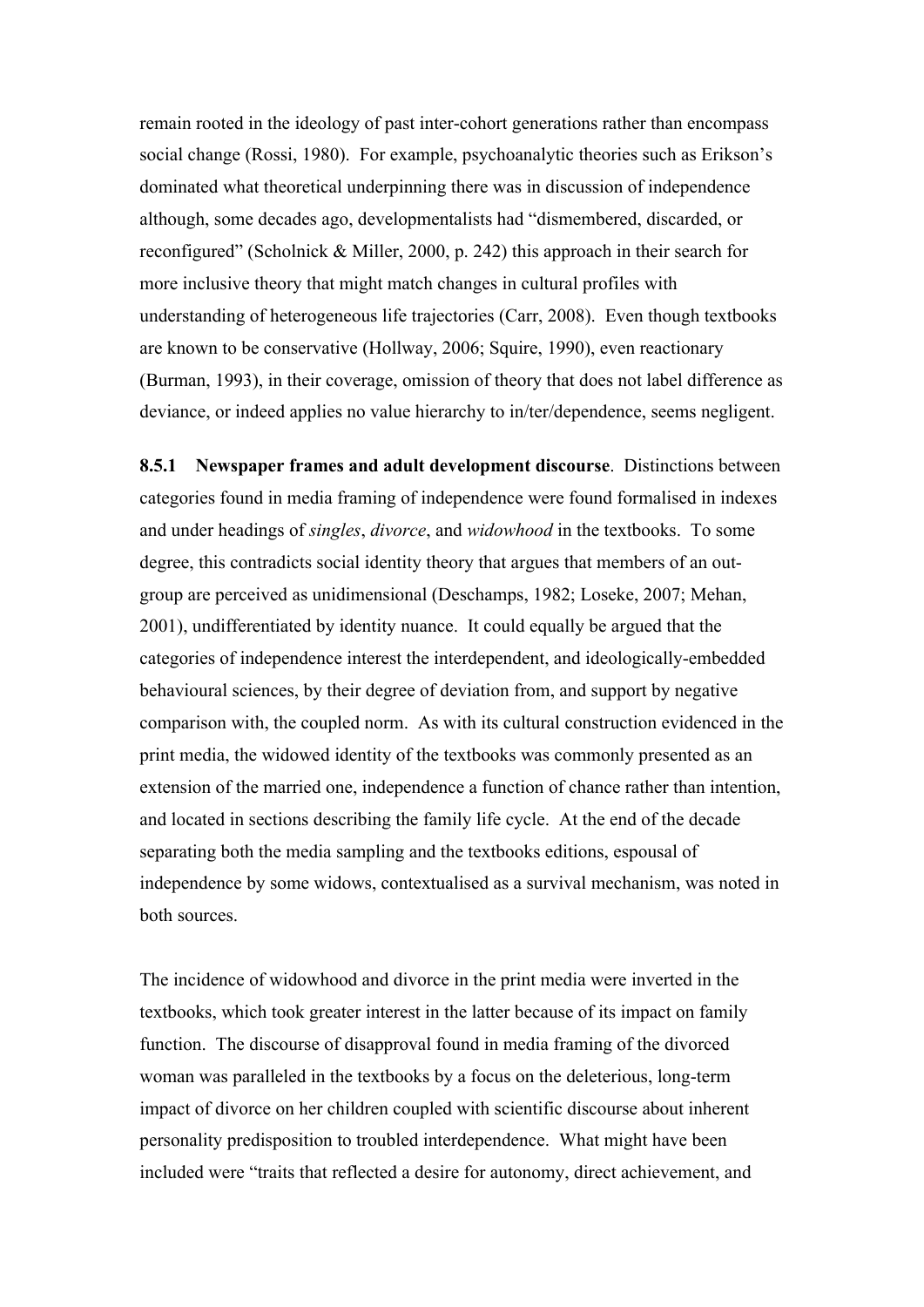assertion of individual priorities" found in divorcing women in the 1980s (Helson, et al., 1984). Notions of development following a return to independence found in 1999 were missing from 2009's newspapers but had increased in the later editions of the textbooks, which also contained advice as to how the divorced and their children might adjust to independence.

The positive shift in media framing of always-single women from 1999 to 2009 had some correspondence in the textbooks in that much of the adverse comparison with the interdependent had been edited out of the analysed sections. Latterly included was comment about the inadequacy of census data to report the incidence of people in committed romantic relationships who maintain separate households; that is, statistical data showing growth in the independent demographic was suggested to be flawed by methodological inadequacy rather than reflecting a real trend.

Similarly, a hyperbolic generalisation about the health dangers of independence was not repeated in 2009. By 2009, the always-single were found to have greater capacity for growth and development, and experience less angst, than other independent categories.

I suggested that their demographic growth had contributed to a more positive framing of the always-single woman in the 2009 media, not only as a market segment but also because increasing numbers of independent women in the media were in positions of editorial influence that overwhelmed lazy stereotypes. It may be that the growing numbers of independent women in science are bringing their gendered experience under a metaphoric microscope for theoretical discovery and inclusion in bodies of knowledge so achieving shifts in scientific discourse about women's independence. Certainly, the burgeoning field of singles studies is explicating the experience albeit much more rapidly than is evident in the above textbooks.

Noted in both editions of *Life-span human development* was the inadequacy of "the concept of a family life cycle to capture the diversity of adult lifestyles and family experiences" (Rider & Sigelman, 2009, p. 457), and "(W)e must stop talking about *the* family life cycle and start talking about many such cycles (Rowland, 1991)" (Sigelman, 1999, p. 421). There may be theorists who have taken up that challenge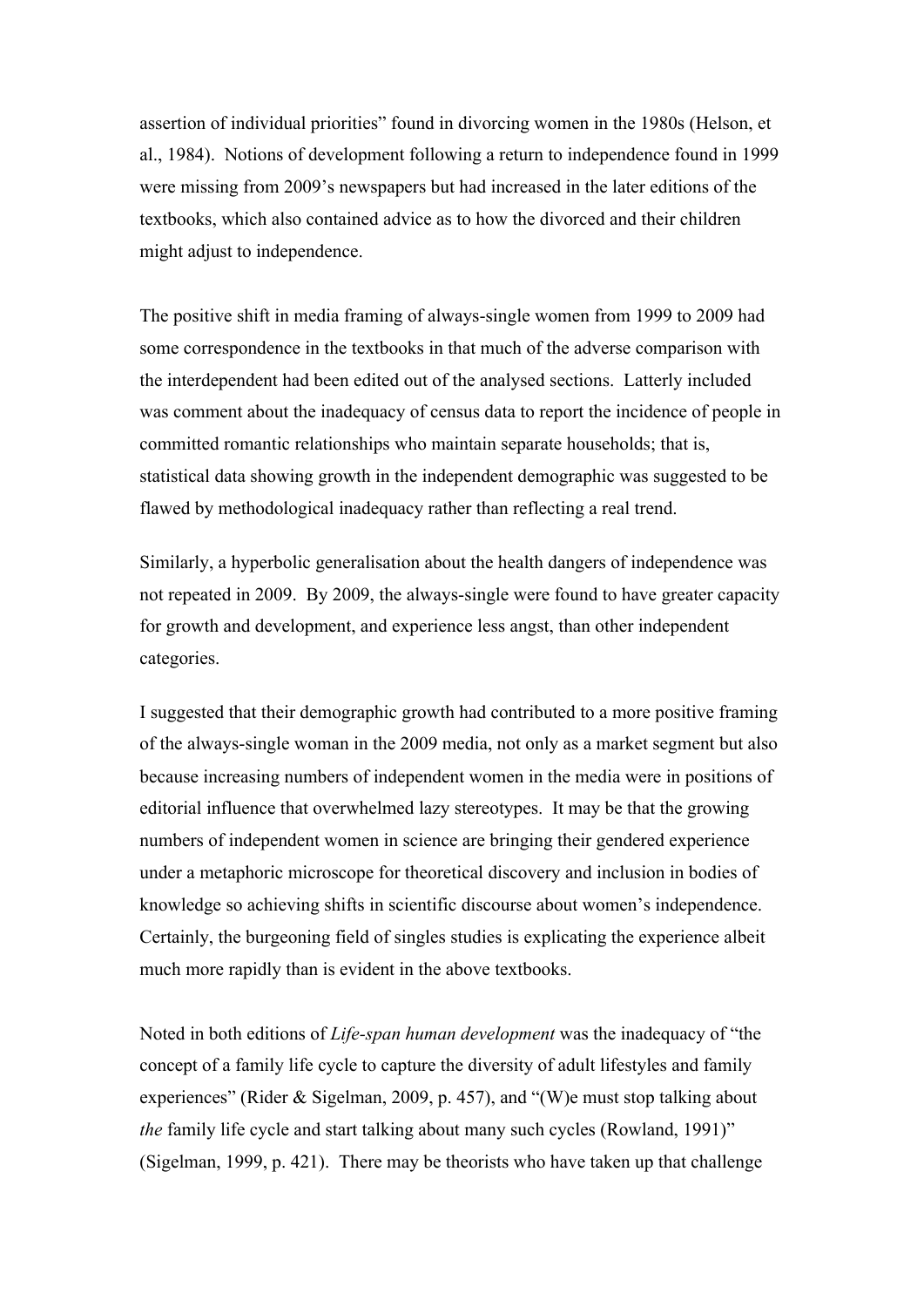but, if there are, their work made little contribution to the sections on adult independence in these textbooks which, with some minor qualifications, supported a hetereosexually-coupled, family-generative norm as the aspirational model for adult development characterised by the acquisition of the "big three" roles of marriage, parenthood and work (Bee, 1998).

**8.5.2 Resistance and adult development discourse**. Quarantining textbook discussion of independence from marriage to sections headed *difference* and *diversity* mirrored women's embodied experience of social inclusion or exclusion determined by their dependence status. It also draws from institutional discourse where personal data collection includes reporting dependence status around an interdependent norm; that is, ticking a box nominating marital status where, by definition, marriage is the default category.

There was no discussion of the impact ascription to a social out-group might have on those so labeled, including on their development. Indeed, there was only one reference to this process in the textbooks, in relation to early childhood (Sigelman, 1999), despite its developmental implications including those of resisting negative ascription. The dominant repertoires of difference and deficiency implied maladaptive development for most of those deviating from an uninterrupted marriage, maternity and parenting pattern although there was increasing acknowledgement that some independent people enjoy opportunities for growth.

Contradicting this "expert" discourse, discussants spoke of their irritation with being ascribed behavioural and social traits associated with stereotypes of their independence. They also spoke of the opportunities independence offered for development and growth previously unavailable to them when interdependent, and which they now observed in the interdependent, that mitigated against their ready return to romantic commitment.

The comparisons discussants drew of independence and interdependence described differentiated experience unlike those in the textbooks where independent experience sought substitution for, rather than separation from, interdependence. The notion of independence as imitative interdependence was particularly fraught for single mothers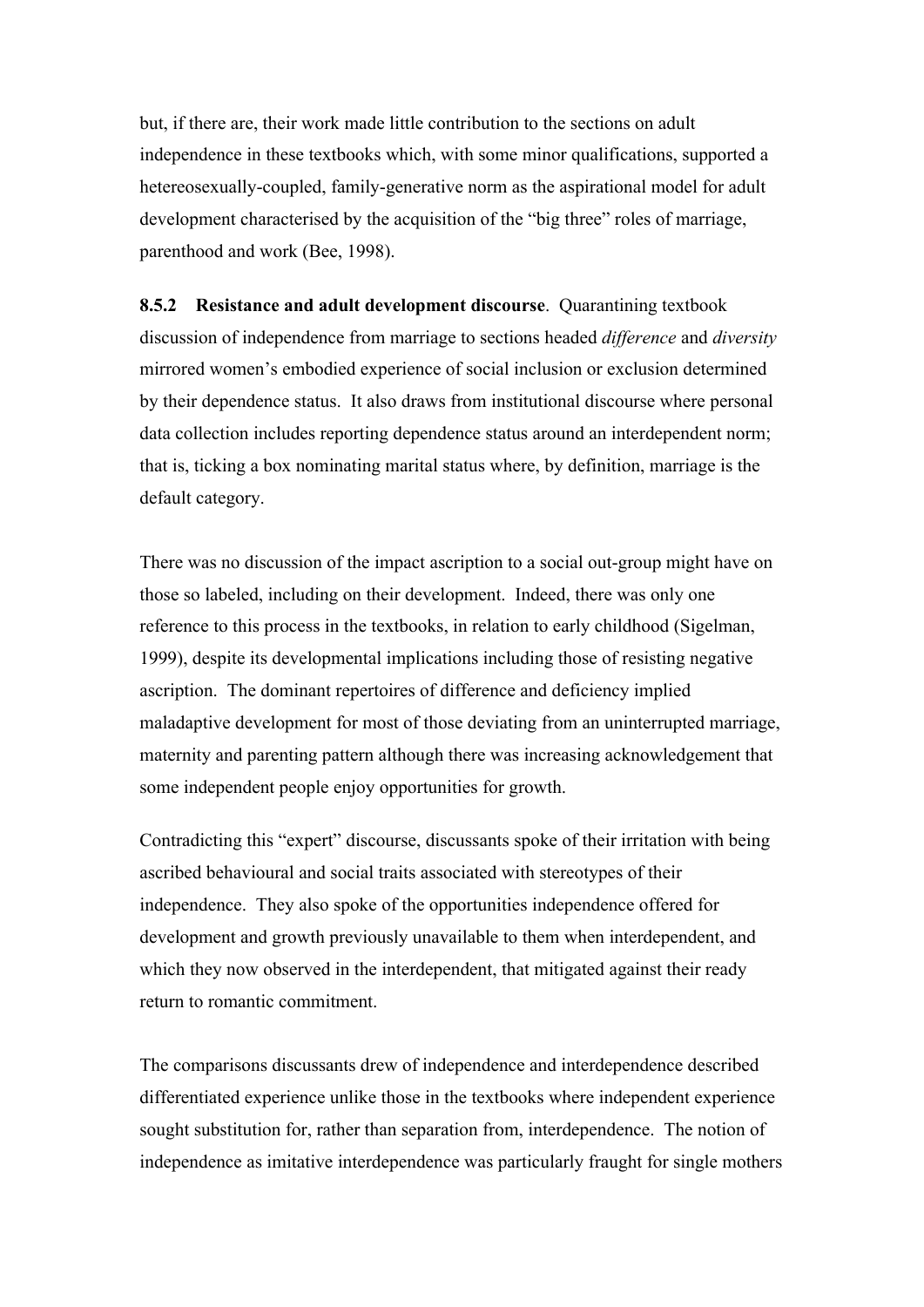whose reluctant financial dependence on the state was described by them in patriarchal terms of father or husband substitute. That is, their deviance from an ideologically prescribed model of maternity brought scrutiny, surveillance and institutional control along with financial support. If discussion of parental outcomes in the textbooks is indicative of mainstream developmental psychology, as must be suspected from their purpose in educating tomorrow's professionals, scientific discourse that focuses on developmental disruption and disadvantage for children in one-parent households will be what shapes public discourse and policy that privileges two-parent households while maligning those managed by one parent (Alldred, 1996; Burman, 2008a; Usdansky, 2009).

Relationships substitutive of interdependence were actively avoided by some discussants whose nurturing behaviour was not to do with raising children but supporting themselves and other women in their chosen independence. This, when related to Erikson's developmental theory, of significant influence in the textbooks, would be deemed a resolution of adulthood's generativity/stagnation crisis that indicated an unhealthy personality because it did not contribute to establishing and guiding the next generation, so supporting a discourse of deficiency that separates the independent from the interdependent.

One theme on which there was accord was the independent-again woman's reduced financial security. Both textbooks discussed this as a negative factor of divorce and subsequent child-rearing and it was a recurring qualifier of independent discussants' otherwise positive assessment of their current lives, as well as a variable in comparisons of their in/ter/dependent experience.

Adequate financial support was listed as a factor of adjusting to a "good" divorce (Sigelman & Rider, 2009, p. 461) as was additional social support and minimising domestic and environmental change, as well as positive parenting strategies. In this conceptualisation, adjustment brought no developmental opportunities such as those described by discussants, focusing instead on short-term harm minimisation to a damaged family.

**8.5.3 Transition**. "To tackle the ideological functioning of a science in order to reveal and to modify it is… to tackle… the system of formation of its objects, its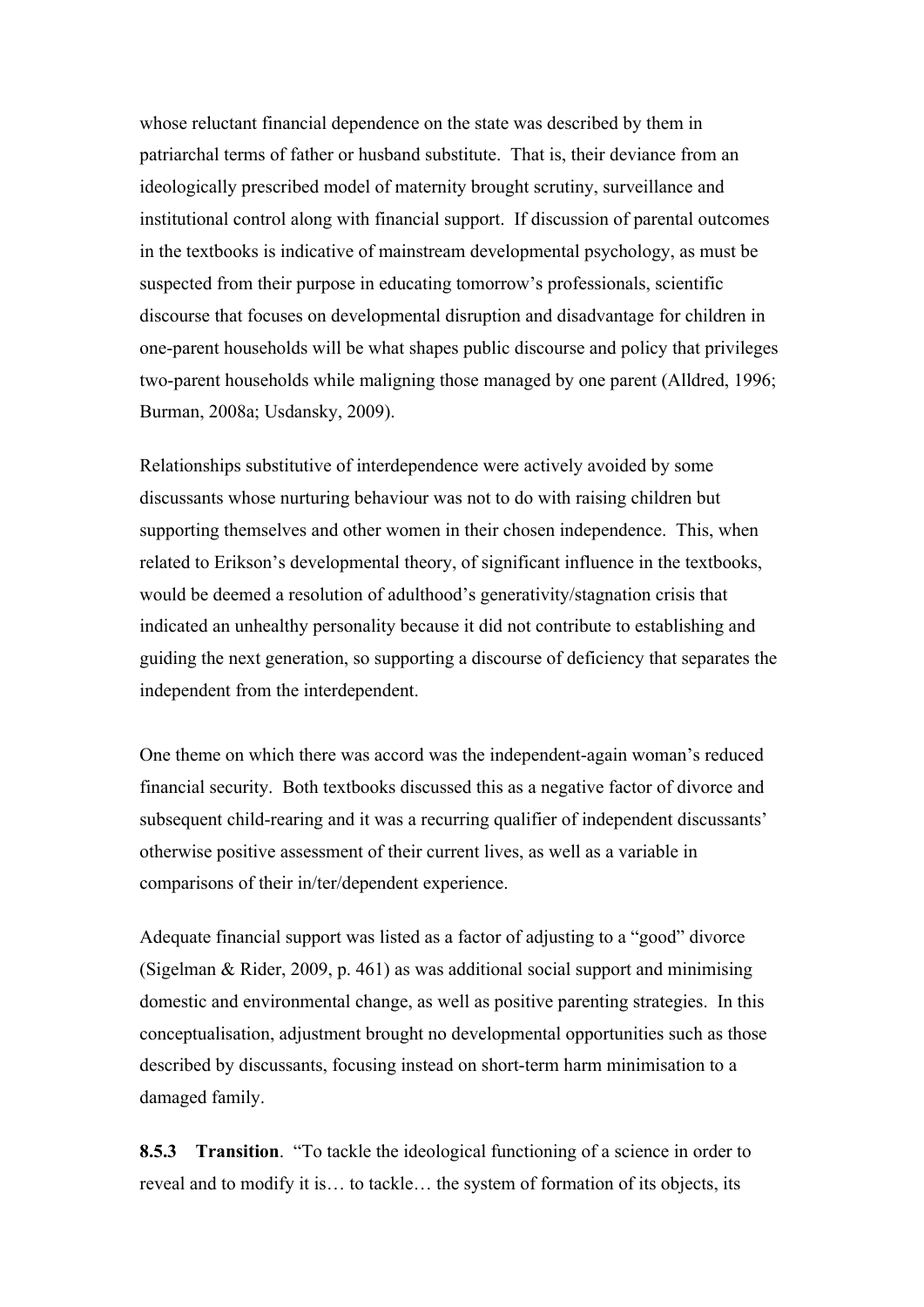types of enunciation, its concepts, its theoretical choices. It is to treat it as one practice among others" (Foucault, 1969, p. 205).

Dominant psychological narrative that reflects and forms social norms, i.e. the common sense that is accepted doctrine, is difficult to infiltrate (Goldberg, 1996; Kitzinger, 1990; Wilkinson, 1986, 1989), particularly by researchers whose work contradicts established theory or supports change in social arrangements. For example, notions of independent living representing competent, responsible management of life's vicissitudes (La Barre, 1972) are absent from discourse drawn from repertoires of difference, diversity and deficiency. As a corollary, dominant models that include sexual bonding as a necessary component of adult development are unchallenged with concomitant devaluing, and ignorance, of independent experience (Adams, 1976; Byrne, 2003; DePaulo & Morris, 2005; K. Lewis, 1994).

Yet, even here, it is compliance with ideological norms that validate interdependent choices, as was noted above in the list of personal characteristics of *de facto* couples that implied unfavourable comparison with the formally married. They were reported to be less religious, less conventional in family attitudes, less committed to the idea of marriage as an institution, more open to the idea of divorcing and, if they marry, more dissatisfied with their marriages and more likely to divorce (Sigelman, 1999; Sigelman & Rider, 2009). Perhaps the key trait here to excite a discourse of deficiency is an observed resistance to marriage as an institution, indicating threatening societal change away from a patriarchal model of social organisation.

Individual choice to remain independent, particularly by women (Frazier, Arikian, Benson, Losoff, & Maurer, 1996) is unacceptable in such a narrative, interpreted instead as deviance, while motivation for interdependence, which might include strong dependency needs or fear of solitude (Nadelson & Notman, 1981), is unconsidered because interdependence is a "natural state" that needs no motivation. Deviance as represented by the independent woman brings a wide range of judgments "(F)rom one extreme point of view, she is merely yet another Oedipal loser. From the other, she is bold and impressive, gifted with a stout heart, a strong spine, and an artist's spirituality" (Clements, 1998, p. 322), both atypical of an interdependent feminine norm centred around domestic nurturing.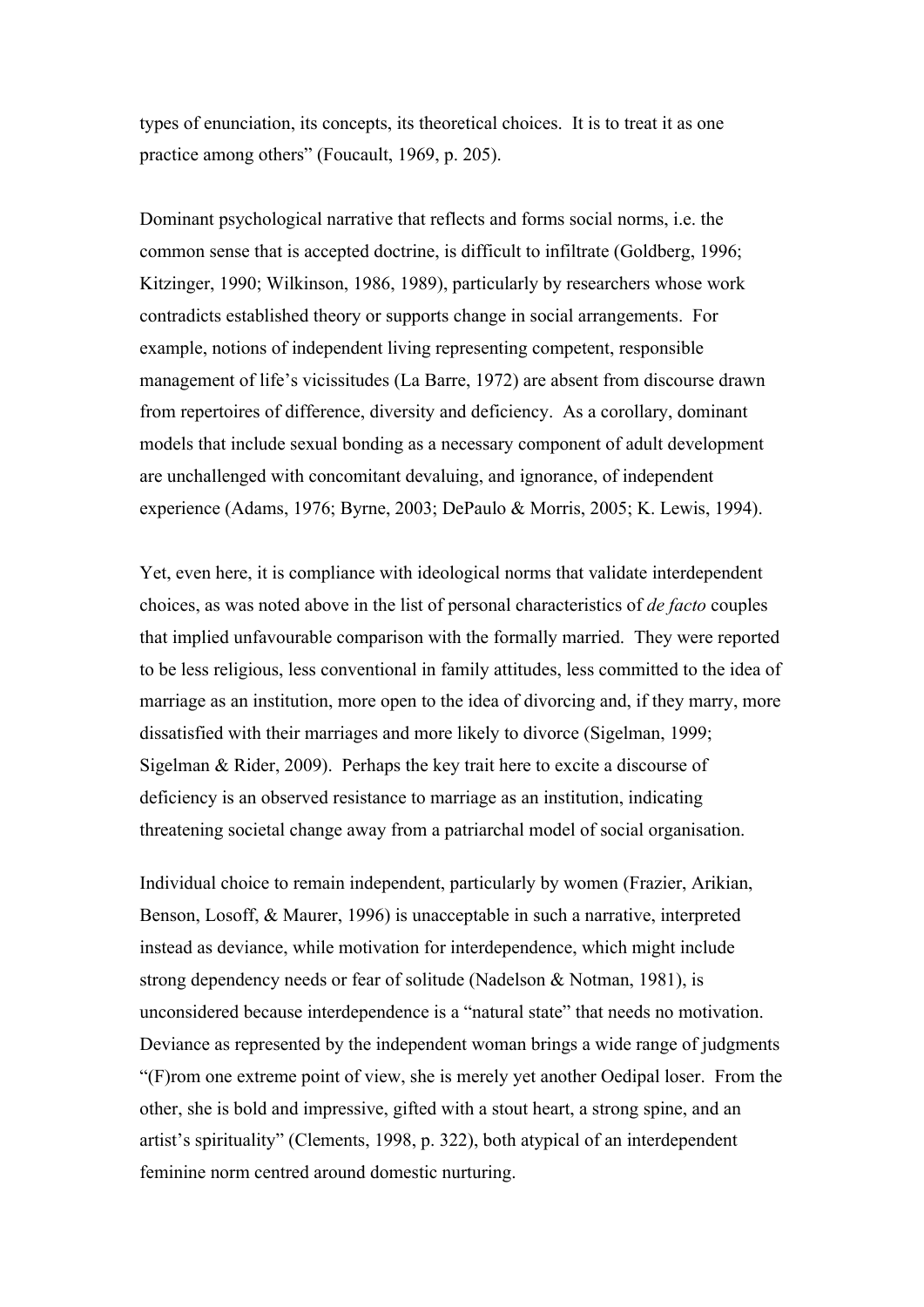It seems that social change precedes its institutional recognition in public discourse, followed some way behind by the authoritative practices of scientific and public policy discourse; the "cultural lag" posited by Tuchman (2000/1978) and Byrne and Carr (2005). The textbooks evidenced some attitudinal shift towards the independent person between earlier and later editions, more so for the always-single, although independence remained subordinate to interdependence, the *Other* that validates the *I* of the ideologically approved.

It would be rash to extrapolate from these two textbooks THE narrative about human development in psychology. After all, other textbooks take a different approach. For example, the introduction to a chapter on emotional and social development in early adulthood describes the doubt felt by a prospective bride (who subsequently separates from her husband) before applying major developmental theories to a variety of related circumstances (Beck, 2007). There is also recognition that contemporary notions of romantic love as the basis for marriage is a recent innovation, embedded in ideological values of individuality that are foreign to other cultures. A chapter on early adulthood and psychosocial development in another book begins "In terms of psychosocial development, the hallmark of contemporary adult life is diversity… Almost every adult everywhere has close friends who follow other paths – including marrying and divorcing several times, adopting children, avoiding parenthood, entering a homosexual partnership, or living happily alone" (Berger, 2005, p. 459) which implies value neutrality although the "every adult" would seem to be on a "normal" path that includes lifelong marriage and biological parenthood with "close friends" exemplifying the diversity of *Life-span human development* (Sigelman, 1999; Sigelman & Rider, 2009).

Other theoretical approaches argue against human development being defined as prescribed sequential life cycle events or the general experience of the majority being prescribed as the model to be aspired to by everybody. Instead, humans enjoy lifelong growth, responsive to individuals' environments and interventions (Sugarman, 2001). Baltes and colleagues proposed a biocultural co-constructivist metatheory of human development. That is, "brain and culture are in a continuous, interdependent, co-productive transaction and reciprocal determination" (Baltes, Rösler, & Reuter-Lorenz, 2006, p. 3). While the focus of this work was fear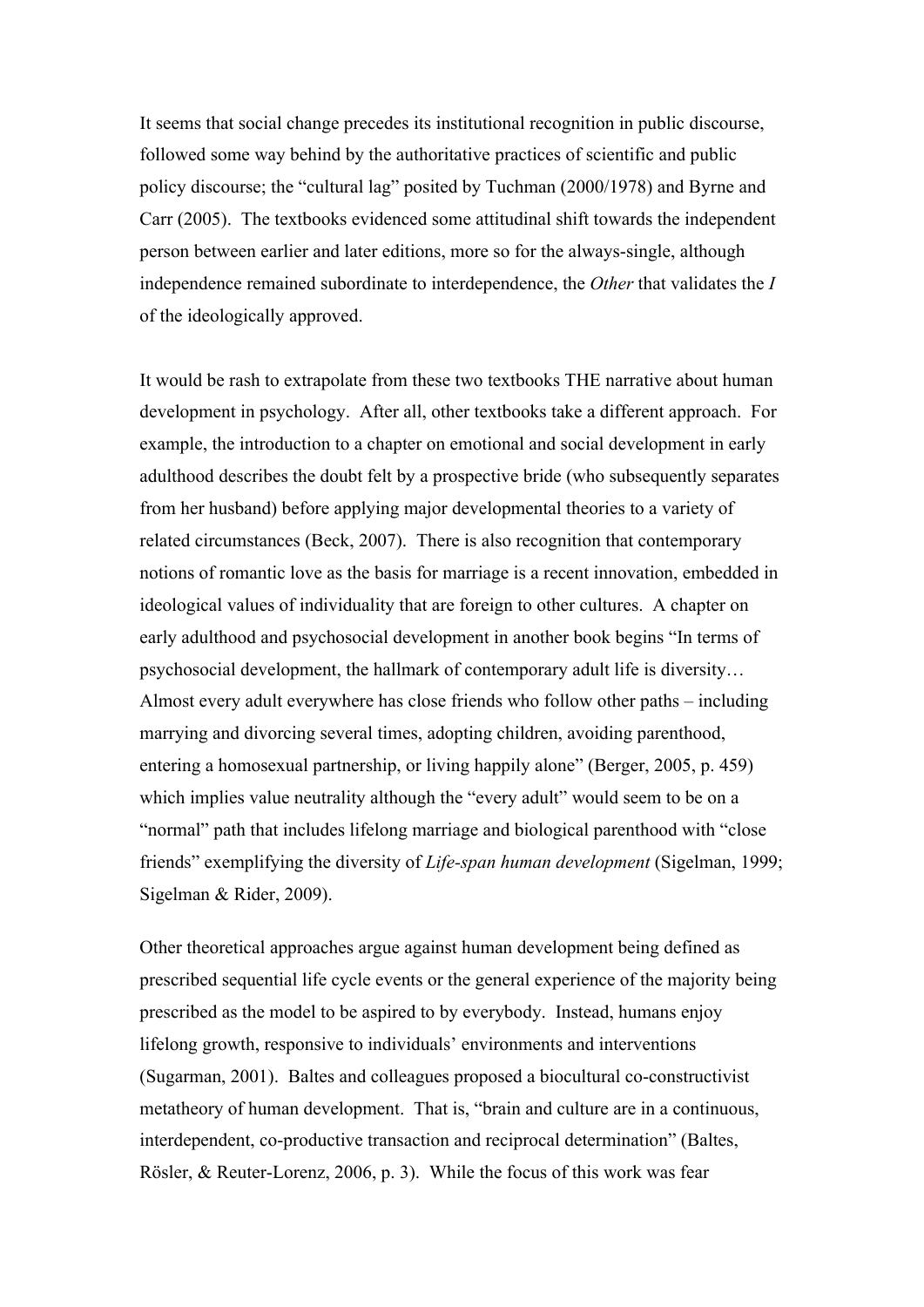conditioning and culturally-acquired racial bias, it may be fruitful to speculate on its relevance to a repertoire of public discourse averse to solitary living and the possibility of modifying that discourse and aversion through reshaping related perceptions.

# **8.6 Comment**

Burman (1993) asked why introductory textbooks are so limited and reactionary, and why is it assumed that professional audiences are uncritical of their contents. One answer may be that there are few professionals in their readership. Those who are there are seeking an introduction, an overview, for neophyte professionals who may or may not progress further into the developmental field. As has been seen in this chapter, the problem with this lies in the missing detail, the absence of which skews the narrative to dominant ideological discourse, analogous to mass media's recourse to embedding its stories in commonly understood frames to facilitate message transmission.

At the beginning of this chapter, I discussed the role of psychology as a fundamental means of social regulation, normalising behaviours conducive to supporting ideologically dominant values and pathologising those that might pose a risk to the status quo. The textbooks analysed for this study are a case study of *psy* in action, in their reinforcing of marriage as a norm of successful adult development and their pathologising relational independence through comparatively supplemental discussion under labels of diversity and difference.

The chapter concludes by arguing for developmental theory that interrogates the interaction between the individual and her environments to offer greater explanatory strength than decontexualised models (Dannefer, 1984; Leaper, 2000; P. Miller & Scholnick, 2000; Watts, 1992), and greater potential for adapting society for individual wellbeing rather than standardising individuals to fit prevailing social structure. Erikson himself warned of the "uncritical transfer of clinical terms, attitudes, and methods to… public problems" (Erikson, 1980, p. 174). Where independent living continues to be considered less valid than interdependence by promarriage research biases (R. Bell & Yans, 2008), such discourse positions the independent woman as problematic.